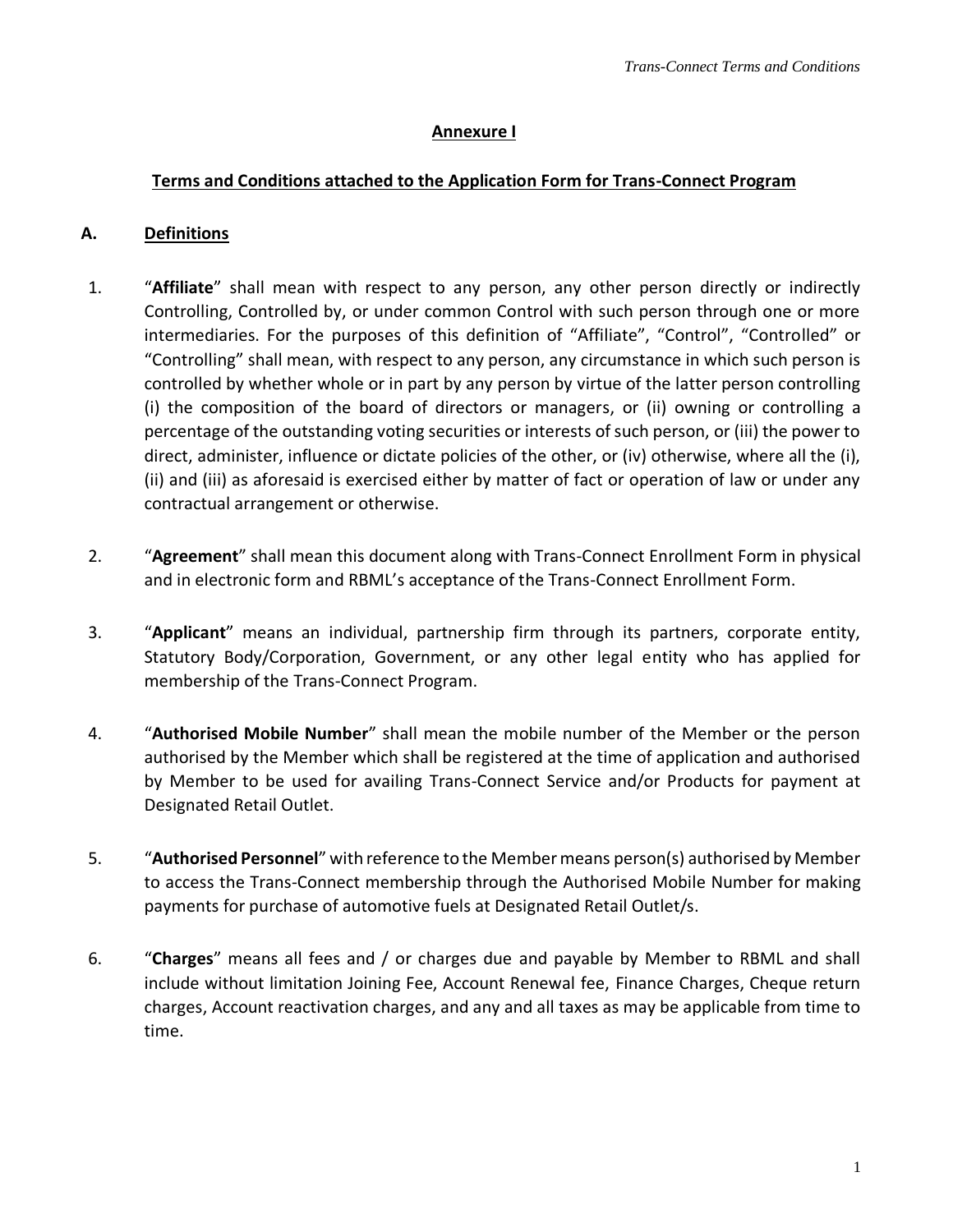- 7. "**Credit Issuer**" means any financial institution or Bank or Non-Banking financial company having arrangement or agreement with RBML and who grants or sanctions credit facility to the Member.
- 8. "**Call Centre**" means customer helpline centre dedicated for customer services including recording Instructions, complaints and handling inquiries made by Members.
- 9. "**Designated Retail Outlet**" shall mean such petroleum retail outlet locations designated by RBML from time to time, where payment through Trans-Connect Card/Authorised Mobile Number will be accepted as a mode of payment for purchase of automotive fuels from that retail outlet from Member;
- 10. "**Due Date**" means date on which payment becomes due to Credit Issuer from Member based on the arrangement/agreement arrived at between Member and Credit Issuer.
- 11. "**Enrollment Centre**" shall mean the Designated Retail Outlet/s, the Trans-Connect Centre and any other place or mode including enrolment through electronic format as specified by RBML, where Application for membership of the Trans-Connect Program can be submitted by the Applicant.
- 12. "**Instructions**" means instructions issued by Member or its Authorised Personnel to RBML under the Trans-Connect Program.
- 13. "**Member**" means an Applicant whose Trans-Connect enrollment application has been accepted by RBML as a member of the Trans-Connect Program in accordance with clause B of this Agreement.
- 14. "**Net Manager Application**" shall mean the RBML's dedicated web portal for Members through which the Member can operate his Trans-Connect Account including loading, assignment of limits for usage to the vehicle and view reports.
- 15. **"Trans Manager mobile app"** shall mean the Net Manager Application available on mobile application platform on Android operating system or iOS.
- 16. "**Product**" means automotive fuels dispensed from any of the Designated Retail Outlet.
- 17. **"RBML"** means Reliance BP Mobility Limited having its registered office at Makers Chambers IV, 3<sup>rd</sup> floor, 222, Nariman Point, Mumbai- 400 021 and shall be deemed to mean and include its subsidiaries, successors in title and/or assigns.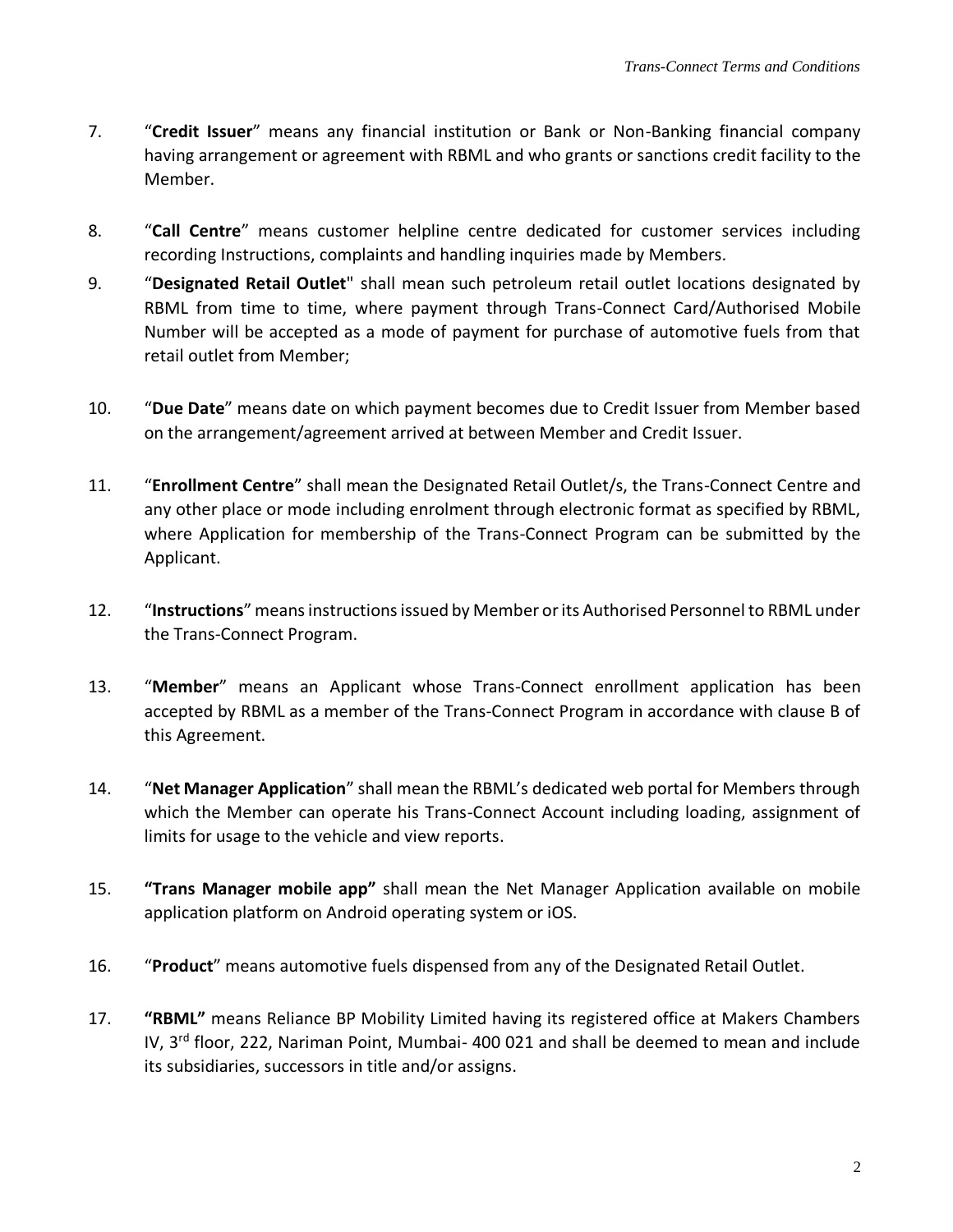- 18. "**Service Partner**" shall mean any third party agency/ies who has tie-up with RBML for providing concierge services to Trans-Connect Members.
- 19. "**Trans-Connect Account**" shall mean the Account opened by RBML upon successful enrollment by the Applicant.
- 20. "**Trans-Connect Card**" or "**Card**" shall mean an active, unexpired plastic (magnetic stripe) card issued by RBML to Member upon enrollment, being either pre-paid or post-paid, which is signed and is not damaged, torn, altered and/or mutilated and embossed with the name of Member.
- 21. "**Trans-Connect Enrollment Form**" or "**Form**" means application form in prescribed physical form or electronic format duly filled and submitted online or in person by the Applicant either at the Designated Retail Outlet or at Trans-Connect Centre by Persons desirous of membership to Trans-Connect Program.
- 22. "**Trans-Connect Centre**" means location as specified by RBML from time to time where Members may apply for enrollment to the Trans-Connect Program, issue Instructions and load Trans-Connect Account and avail of such other facilities as may be intimated by RBML from time to time.
- 23. "**Trans-Connect Program**" or **"Program"** means program offered by RBML under which TransConnect Services are provided to Members in terms of this Agreement.
- 24. "**Trans-Connect Card Program**" or "**Card Program**" shall mean the Trans-Connect Program under which the Applicant applies for getting a physical card for availing benefits & services of Trans-Connect Program and transact at Designated Retail Outlet through Card.
- 25. **"Trans-Connect Card-less Program" or "Virtual Card"** shall mean the Trans-Connect Program under which the Applicant applies for enrolling to the Trans-Connect Program without getting a physical card and Applicant shall be transacting at Designated Retail Outlet through Authorized Mobile Number.
- 26. "**Trans Points**" means points awarded to the Member on use of Trans-Connect Account for Transactions at Designated Retail Outlet.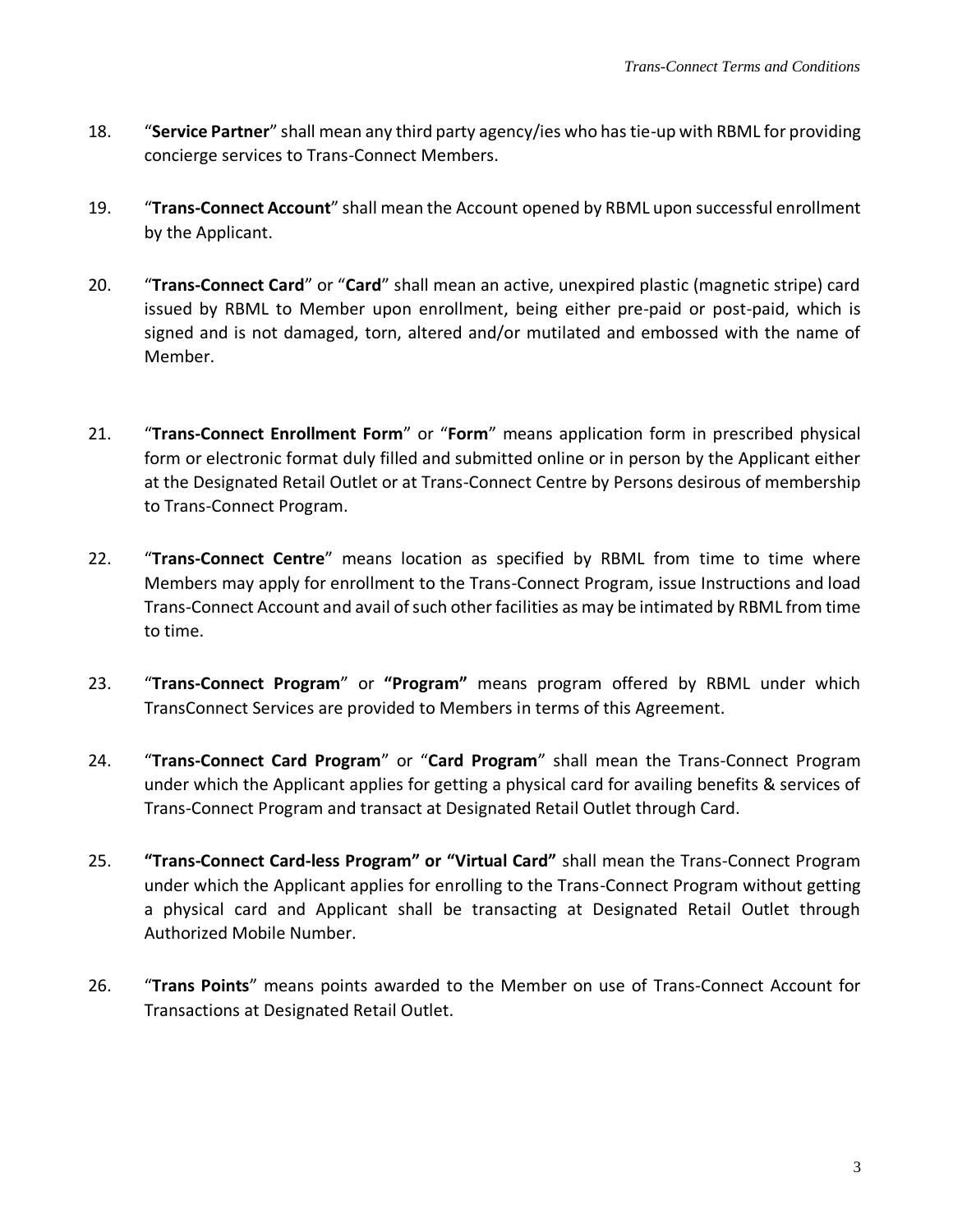- 27. "**Trans-Connect Services**" means any of the services that may be provided under the TransConnect Program by RBML or its service partners, as the case may be, from time to time subject to launch and availability of such services.
- 28. "**Transaction**" refers to purchase of Product by the Member at Designated Retail Outlet and payments made by the Member under the Trans-Connect Program in accordance with the terms and conditions herein.

## **B. Membership and Enrollment:**

- 1. The Applicant may be
	- i. an individual who is competent to contract;
	- ii. a Partnership firm through its partners;
	- iii. a Company incorporated and registered under the provisions of the Companies Act 1956/2013;,
	- iv. a Statutory body/Corporation;
	- v. Government; or
	- vi. any legal entity;
- 2. Applicant shall submit Trans-Connect Enrollment Form complete in all respect along with necessary documents as more particularly detailed in the Enrollment Form and as may be required by the Credit Issuer at any of the Enrollment Centre. In case of any additional documents required by RBML or Credit Issuer, the same shall be intimated to the Applicant at the time of submission of the Enrollment Form. Further the Applicant shall mandatorily furnish copy of its PAN card along with Enrollment Form.
- 3. Applicant may apply for physical card/s and/or virtual card/s. Virtual card/s can be operated/accessed through Authorized Mobile Number with pre-paid or post-paid facility under the Trans-Connect Program. In case of application for postpaid facility, the enrolment would be processed post approval of credit by the Credit Issuer.
- 4. RBML shall be entitled to scrutinize details furnished by Applicant, either by itself or through any agency appointed by it.
- 5. RBML reserves the right to,
	- i. refuse membership in the Trans-Connect Program to any applicant without assigning any reason whatsoever;
	- ii. decline authorisation requests on the Trans-Connect Account without assigning any reason whatsoever;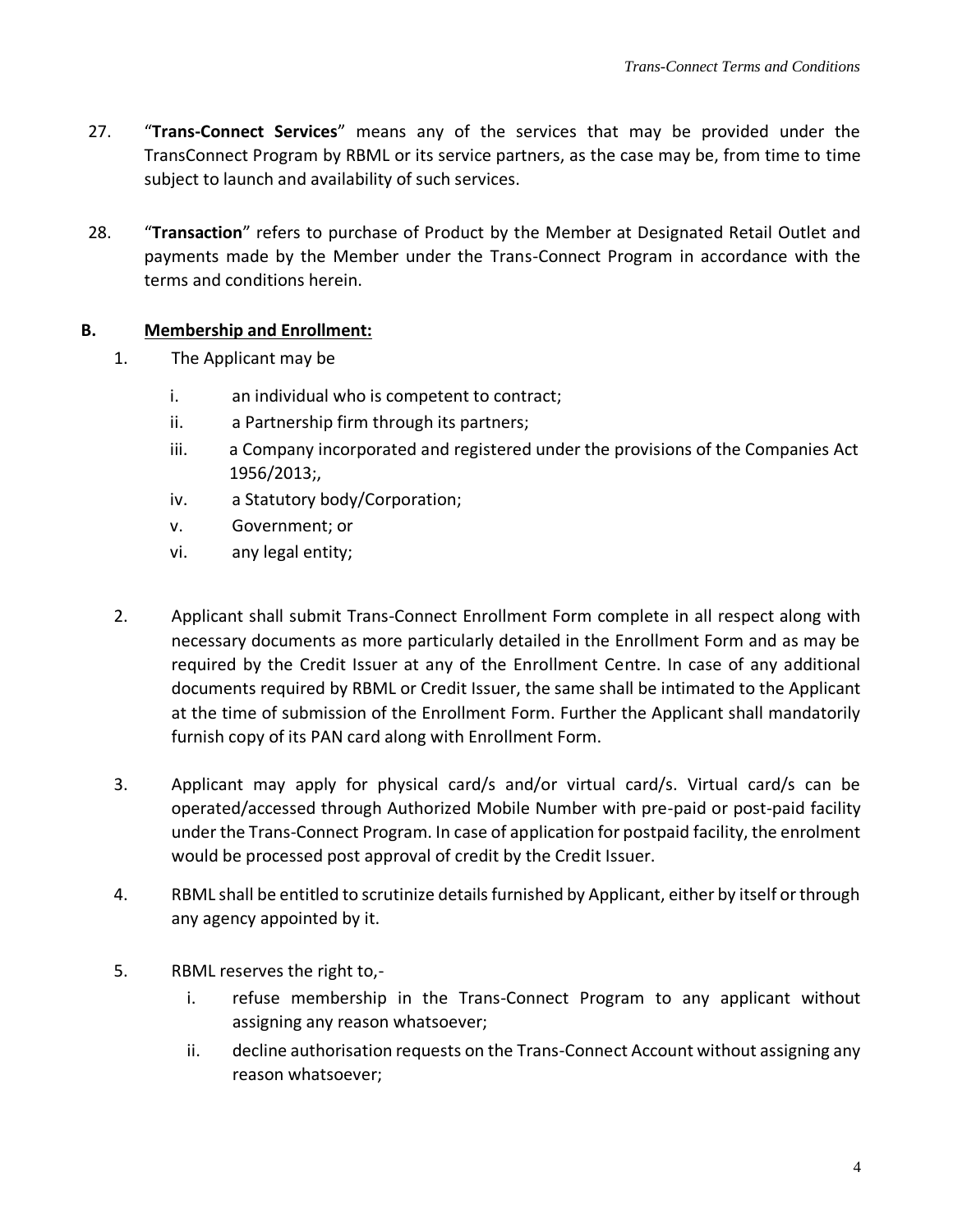- iii. Withdraw / or discontinue any or all Trans-Connect Services / Products without assigning any reason whatsoever and without any prior notice.
- 6. On acceptance of Application,:

i. RBML shall Register and enroll the Applicant as Member immediately and RBML shall generate the Trans-Connect Account number and issue a welcome letter. ii. Member shall be able to access the Net Manager Application in the manner and as per process described under the terms and conditions mentioned herein point F.

- 7. Notwithstanding anything contained herein, in case the information and documents submitted by the Applicant at the time of enrolment or subsequently after enrolment, is found to be incorrect or invalid, RBML reserves the right to reject the application or cancel the Membership. RBML shall not be under any obligation to provide any reasons whatsoever for such rejection or cancellation and Applicant/Member agrees and acknowledges that Applicant shall not be entitled to make any claim for compensation and / or to dispute, object to or challenge such rejection of application or cancellation of Membership.
- 8. All communication will be sent to the contact details given at the time of enrolment or any change subsequently advised, and it is the responsibility of the member to keep their contact details updated.
- 9. All communication sent by RBML to the Member at such contact details provided by the Member will be deemed to have been received by the Member and RBML bears no responsibility for any communication not received.
- 10. Use of the Trans-Connect Account by Members for purchasing Products and / or availing Trans-Connect Services shall be in accordance with any limits that may be set by RBML, Member and Credit Issuer, as may be applicable.
- 11. RBML shall be entitled to add to, delete from, vary and / or modify Trans-Connect Services, Products and locations at which such services / products are available under the Trans-Connect Program at any time and from time to time without prior intimation to Member.
- 12. The Member can enjoy the benefits of the Trans-Connect program after Trans-Connect Account is generated by RBML and the said Account may be used by Members / Authorised Personnel at Designated Retail Outlet for purchasing products and / or availing TransConnect Services, depending on availability of such Products / Trans-Connect Services.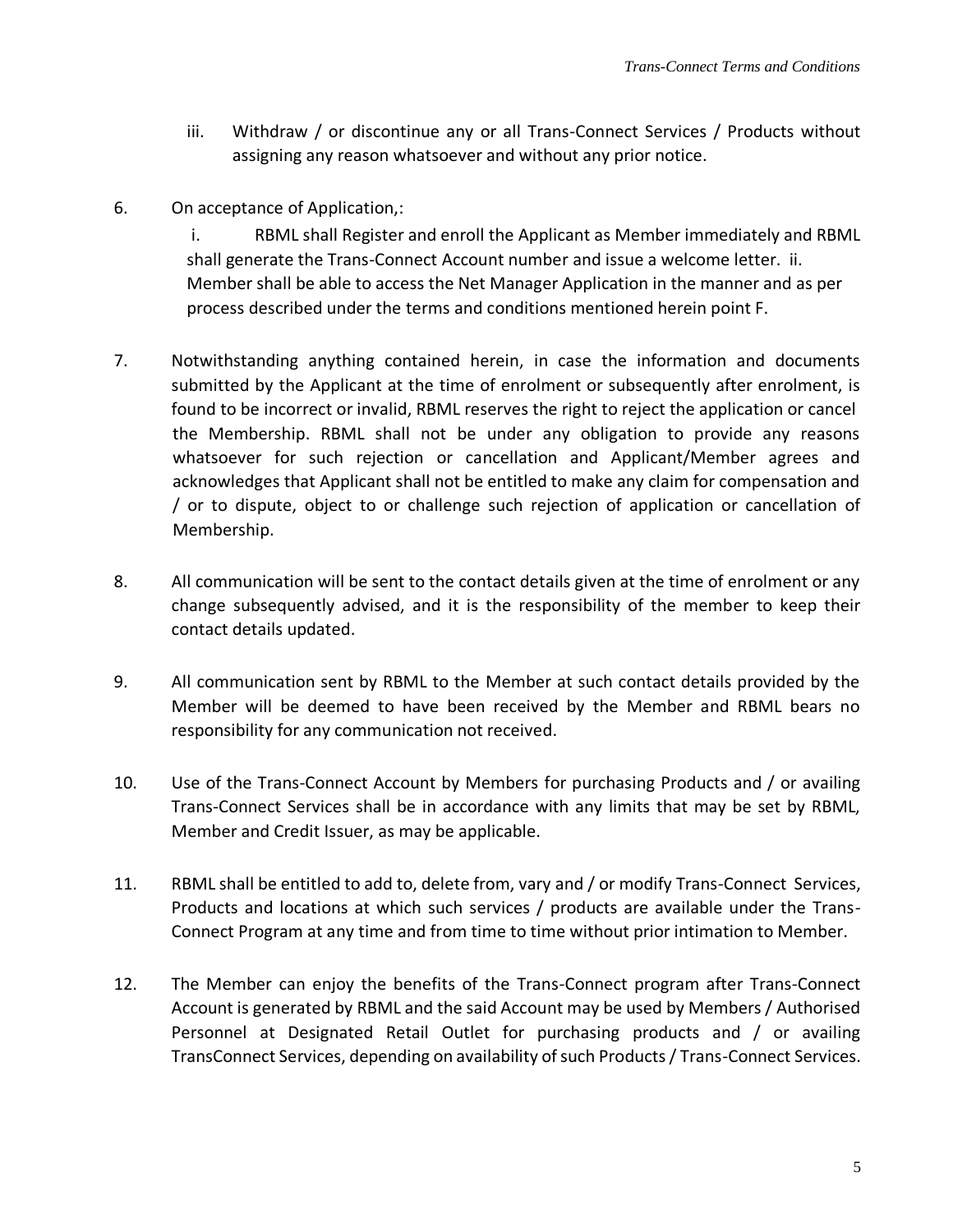- 13. Applicant can enroll into Trans-Connect Program and opt for operation through Physical Card or Virtual Card (Card less):
	- i. **Enrollment for Trans-Connect Card Program Membership:**
		- a. Customer to enroll by applying through filling Trans-Connect Customer Application Form (CAF) and submit to Designated Retail Outlet or Trans-Connect Centre.
		- b. The Enrollment Form shall be invalid if it is incomplete, unsigned or with incomplete documents as detailed in the Enrollment Form.
		- c. Within twenty one (21) days of receipt of the Form, RBML shall endeavor to process and convey its acceptance or rejection of the Application Form, and in case the Application is accepted, RBML shall register and enroll the Applicant as Member, in accordance with the Form received and generate the Trans-Connect Account number and dispatch Trans-Connect Card(s) to the Trans-Connect Centre or Designated Retail Outlet from where the Member shall collect the same.
		- d. The Member upon successful enrollment, will be issued one card in case of fueling other than motor vehicles and one per vehicle in case of fueling for motor vehicles. The card will have a distinct number.
		- e. Each card will be issued with a default PIN. The member is required to change the PIN as per Member's choice.
		- f. Member shall take all steps to ensure safety and confidentiality of the card in case of a change of driver of a vehicle to which the card pertains to. RBML will not be responsible for any misuse of the card.
		- g. Loss/Damage/Theft of card should be communicated and blocked immediately through Call Centre or through Net Manager web application.
		- h. Any liability arising due to card loss/damage/theft, misuse or out of sharing a PIN consciously or otherwise, would render the Member liable for all losses.
		- i. All Trans-Connect Cards issued by RBML shall be the property of RBML. On termination of this Agreement, Member shall surrender / return the Cards to RBML at the Trans-Connect Centre or the Designated Retail Outlet in accordance with instructions issued by RBML.

# ii. **Enrollment for Trans-Connect Card-less Program:**

- a. Applicant can submit his request for enrolment in electronic format at any of the Trans-Connect Centre or at Designated Retail Outlet or through electronic format or any other available mode of enrolment.
- b. Upon registering his request, the Applicant will receive a One Time Password (OTP) on the mobile number registered along with a link of Trans-Connect Terms & Conditions. Upon the Applicant entering the OTP, Applicant has agreed to the terms and conditions of the Transconnect program.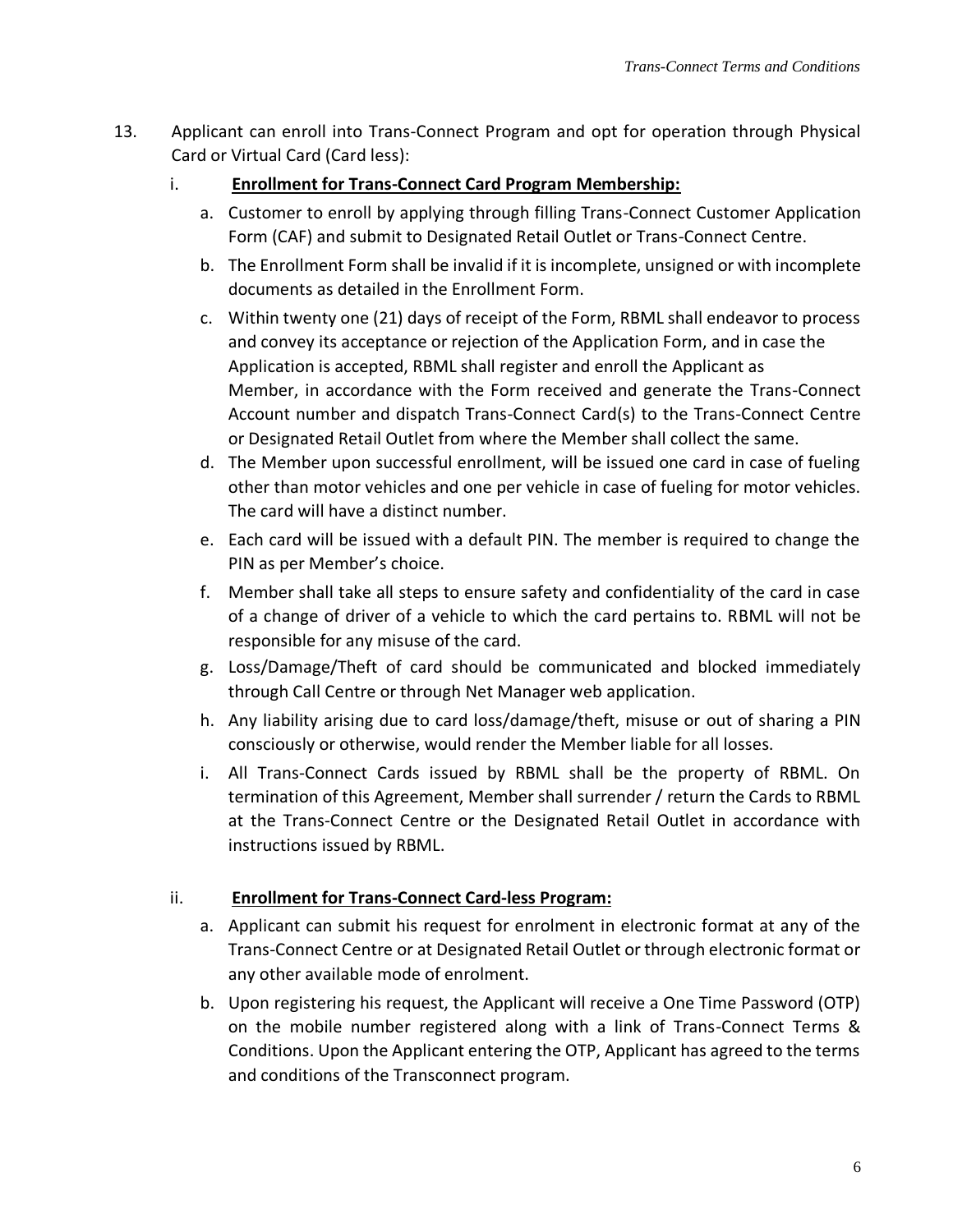- c. Applicant may register unique mobile number of the drivers of each Vehicle the Member intends to authorize access to the virtual card by registering through the Net Manager Application.
- d. On successful enrolment, unique Trans-Connect Account and Common PIN for all vehicles is generated and intimated by an SMS on the registered mobile number of the Member.
- e. The Member is required to change the PIN of the virtual card allotted to the vehicles as per Member's choice.
- f. Membershall take all steps to ensure safety and confidentiality of the virtual card in case of a change of driver of a vehicle to which the card pertains to. RBML will not be responsible for any misuse.
- g. Applicant should replace or delete the mobile number of the driver in case of a change in the driver of the vehicle or change/loss/theft of mobile of the driver using the virtual card immediately through Call Centre or through Net Manager web application.
- h. Any liability arising due to misuse or out of sharing a OTP consciously or otherwise, would render the member liable for all losses

## **14. Pre-paid Trans-Connect Account:**

- i. The minimum amount of cash loading per transaction in the Transconnect Account is Rs 500/- (Rupees five hundred). The maximum amount of cash loading per transaction in the Transconnect Account is Rs 1,00,000/- (Rupees one lac only). The total cash loading per day in the Transconnect Account shall not exceed Rs 1,99,900/- (Rupees one lakh ninety nine thousand nine hundred only).
- ii. Member may load money into its Trans-Connect Account by credit card, debit card or net banking or by cash, local cheque, or bankers' cheque/Demand Draft., Cheque/Bankers cheque and demand draft shall be drawn in the name of "RBML Industries Limited" payable at the Bank Branch as may be intimated by RBML. Such loading may be done at any Trans-Connect Centre or Designated Retail Outlet. RBML shall be entitled to debit from the Member's Account the amount of any bank charges levied by the bank on RBML for cheque realization/dishonour or loading made through credit/debit card or net banking. Member or Member's representative shall reload the pre-paid Trans-Connect Account from time to time in accordance with any limits set by RBML on the minimum & maximum amount.
- iii. Member shall be able to transact only upto the amount lying to the credit of the TransConnect Account. RBML shall not be under any obligation to intimate Member upon exhausting the amount from its Trans-Connect Account.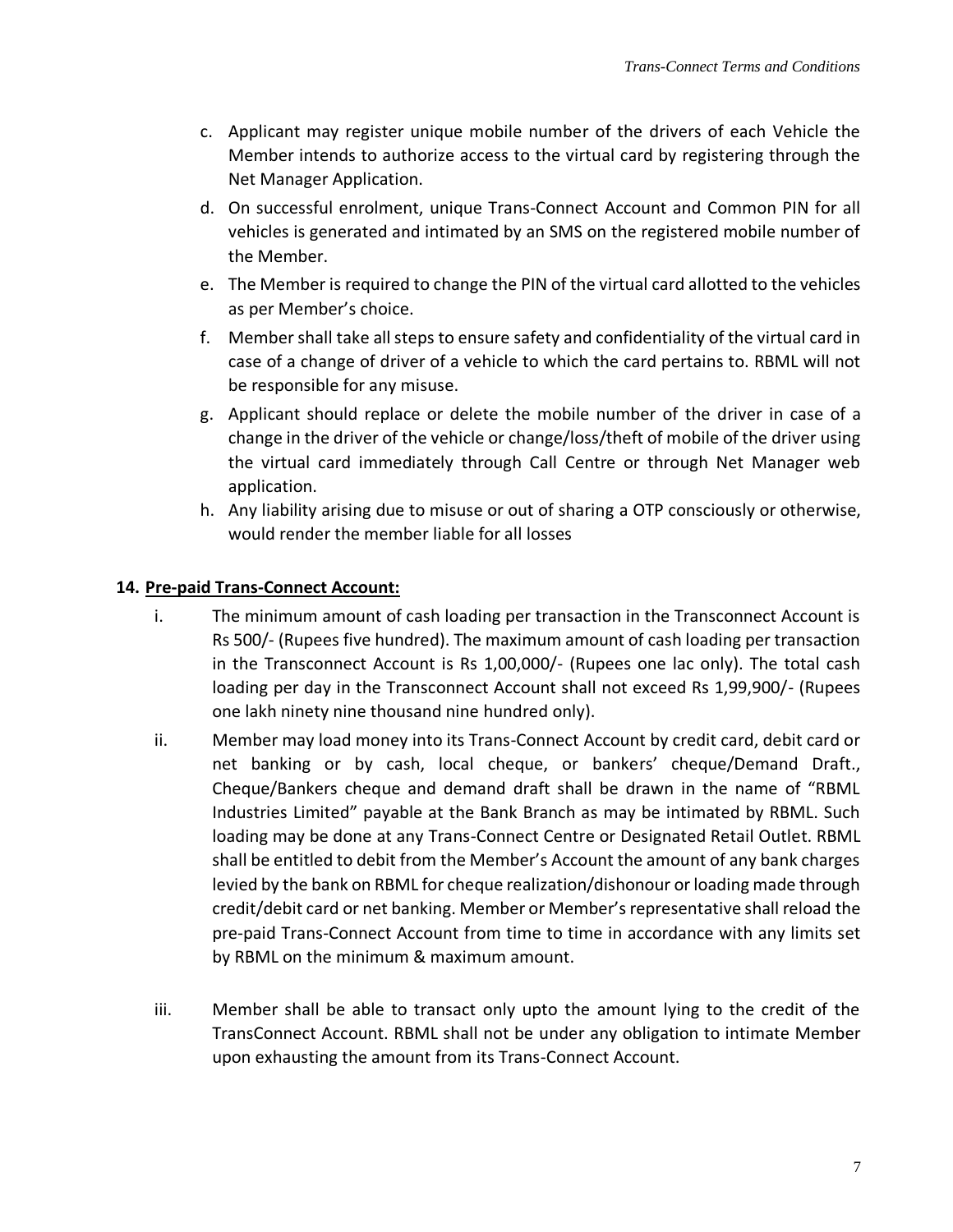- iv. RBML shall issue monthly statement to Member for all the transactions done at Designated Retail Outlet. The monthly statement shall be mailed to Member at the registered address, provided by Member either through electronic mail or registered post.
- v. RBML shall not be responsible for any communication not received by Member. In case of non-receipt, the Member may obtain such monthly statement from RBML.
- vi. The amount loaded by Member to its Trans-Connect Account shall:
	- a. be towards future purchases of Products and Trans-Connect Services activated on the Trans-Connect Account;
	- b. not be deemed to be a deposit or a loan on any account whatsoever and no interest shall be payable by RBML on any such amounts lying to the credit of the Member; and
	- c. be refunded to the extent not utilized, only in case of termination of such TransConnect Account without any interest whatsoever.

#### **15. Post-paid Trans-Connect Account:**

- i. RBML shall not on its own enroll any applicant for Post-paid Trans-Connect Account. In order for an applicant to be eligible to apply for Post-paid Trans-Connect Account, the Applicant must have an appropriate arrangement with the Credit Issuer for payment into the Trans-Connect Account.
- ii. Application Form submitted by Applicant for Postpaid Trans-Connect Account shall be submitted to RBML through the Credit Issuer. The Application shall be considered by RBML only if it is recommended and approved by the Credit Issuer subject to the limits and/or conditions imposed by the Credit Issuer and accepted by the Applicant.
- iii. In case Application Form for Post-Paid Trans-Connect is rejected by Credit Issuer / RBML for any reason whatsoever, RBML may not process the Application Form to its Trans-Connect Program without any notice or reference to the Applicant.
- iv. Applicant will be enrolled and physical card or virtual card will be issued only upon grant of credit facility by Credit Issuer and acceptance of upon after grant/sanction of credit by the Credit Issuer to these Terms and Conditions and any other terms and conditions specified by Credit Issuer from time to time.
- v. In case of Post Paid Card Program, upon successful enrollment, Card will be handed over to the Member by the Credit Issuer.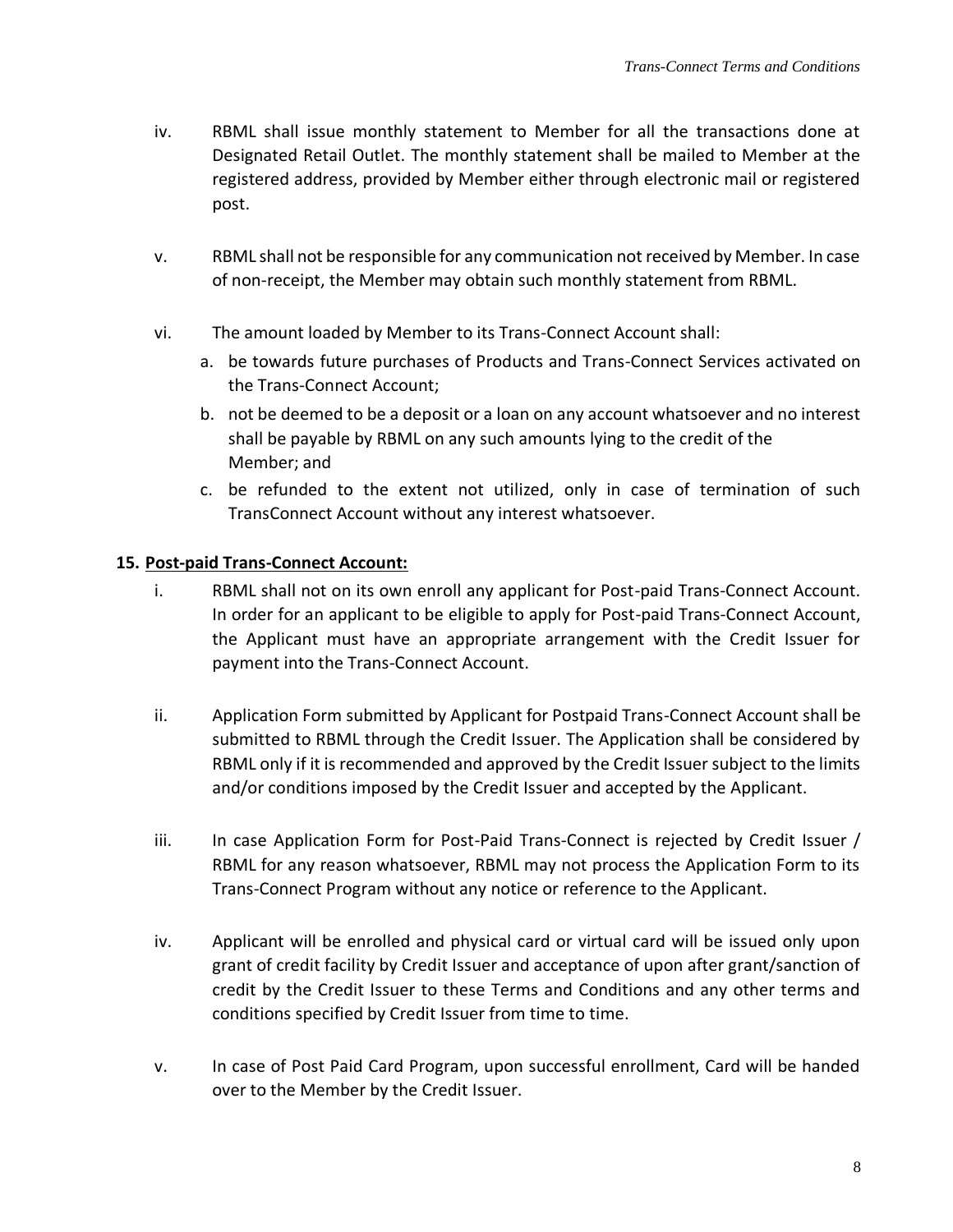- vi. Member shall, if required and in accordance with directions of Credit Issuer, provide guarantor for any credit limit made available to such Member by the Credit Issuer.
- vii. Use of Post-paid Trans-Connect Account by Members shall be subject to credit limit, daily limit and / or transaction limit prescribed by Credit Issuer.
- viii. Overall credit limit shall be sanctioned and set by the Credit Issuer and RBML shall not be responsible for grant or sanction of the credit limit under the Post-paid TransConnect Account.
- ix. On crossing the overall credit limit set by the Credit Issuer, Trans-Connect Account shall be blocked until the outstanding is cleared by the Member with Credit Issuer.
- x. With regard to blocking or hotlisting of a Post Paid Account of any Member shall be initiated by RBML at the instruction of Credit Issuer and Member agreed and authorizes RBML for such blocking or hotlisting of his postpaid account, member shall not raise any dispute against RBML in this regard.
- xi. Upon each Transaction using a Post-paid Trans-Connect Program the credit limit of the Member shall decrease correspondingly.
- xii. Credit Issuer may issue to the Members monthly account statement detailing all Transactions done during the preceding month, as per the terms of the arrangement between Member and the Credit Issuer and RBML shall not be responsible for any delay or non receipt of monthly Statement from the Credit Issuer;
- xiii. Member shall not make any payment to RBML at the Trans-Connect Centre or Designated Retail Outlet and shall make payment only to Credit Issuer in accordance with directions issued by Credit Issuer from time to time.
- xiv. Any and all disputes between any Member and Credit Issuer shall be directly settled by Member and Credit Issuer and RBML shall not be liable or responsible in any manner whatsoever with regard to any such dispute.
- xv. In the event Member does not receive account statement(s) from Credit Issuer, Member shall take all necessary steps to obtain such account statements from Credit Issuer. Nothing contained herein shall discharge Member from its obligation to make payment of all sums due and payable by Member by the due date in accordance with directions issued by Credit Issuer from time to time.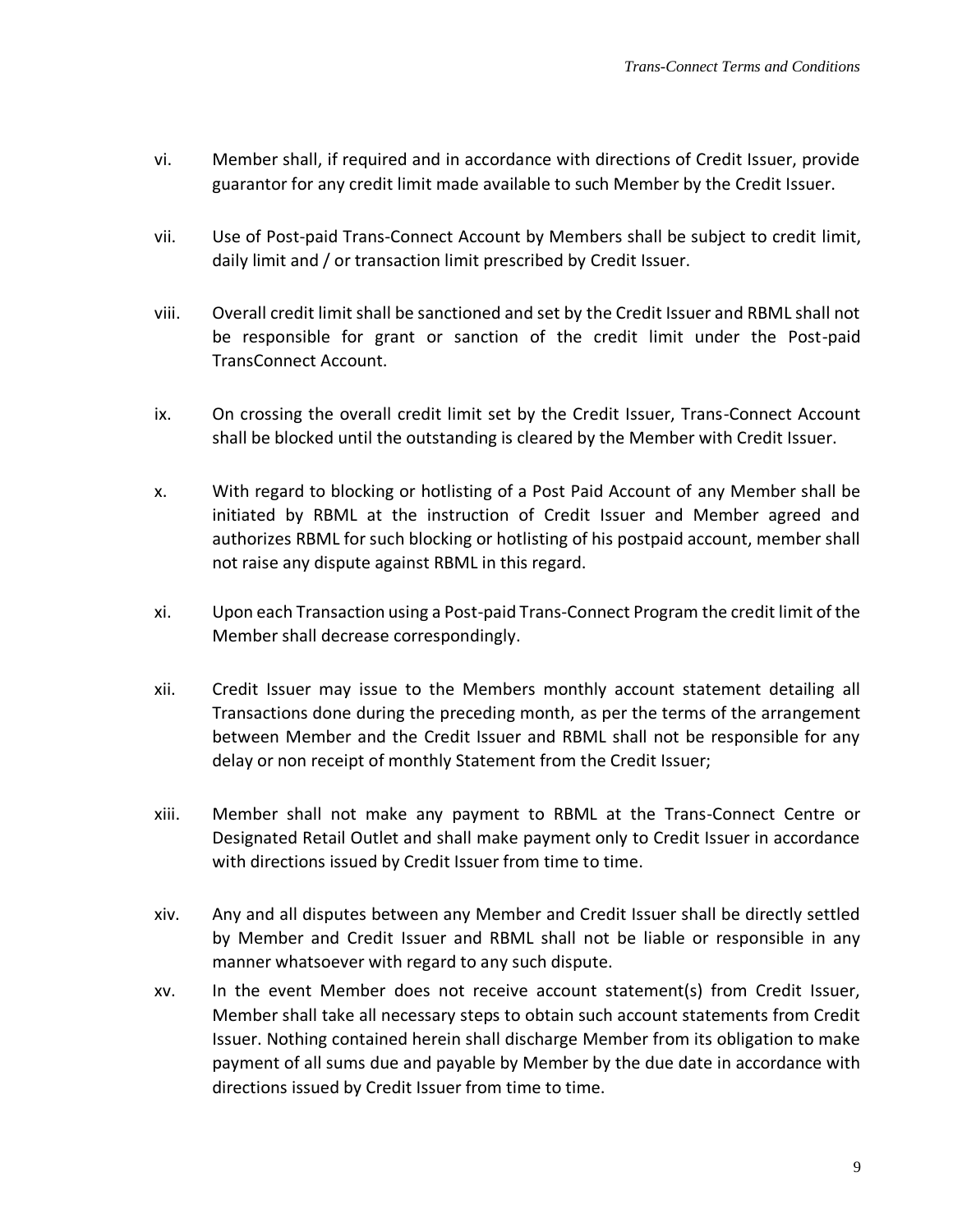- xvi. Member shall be able to transact only upto the amount lying to the credit of the Postpaid Trans-Connect Account. Upon exhausting the credit limit sanctioned and available in the Account, RBML shall not be under any obligation to intimate Member upon exhausting the amount from its Trans-Connect Account, Member shall not be entitled to any further transactions until Member makes payment in accordance with the directions of the Credit Issuer. Also, the Authorized Personnel or driver will not be able to transact at the Designated Retail Outlet if the limit set up by Member on the Card or Virtual Card is exhausted.
- xvii. The detailed terms and conditions for the credit card program shall be defined and outlined by the Credit Issuer which shall be in addition to the terms and conditions mentioned herein.

# **C. Term and Charges**

This Agreement shall be effective from the date of signing of the Enrollment Form or getting registered through electronic mode by the Member, if such application is accepted by RBML ("**Effective Date**") and shall remain in full force and effect until terminated by either Party in accordance with the terms of this Agreement.

RBML shall be entitled to charge any fee from time to time with prior notice to Member. RBML shall from time to time intimate Member of any changes in value of charges by notifying such changes at the Trans-Connect Centers, Call Centers, Trans-Connect website and /or through any other means of communication.

#### **D. RBML's Rights and Obligations**

- 1. RBML shall generate the Trans-Connect Account Number on successful enrolment and shall intimate Member through Welcome letter about unique Carrier Identification Number ("CIN") and password applicable to such Account.
- 2. RBML shall make reasonable efforts to ensure Designated Retail Outlet honour and accept, payment made through card less or card program when properly provided for payment in accordance with this Agreement.
- 3. In case Member opts for Post Paid facility for Trans-Connect Account, Cards/mobile numbers enrolled will be in INACTIVE status and Customer to activate by contacting call centre.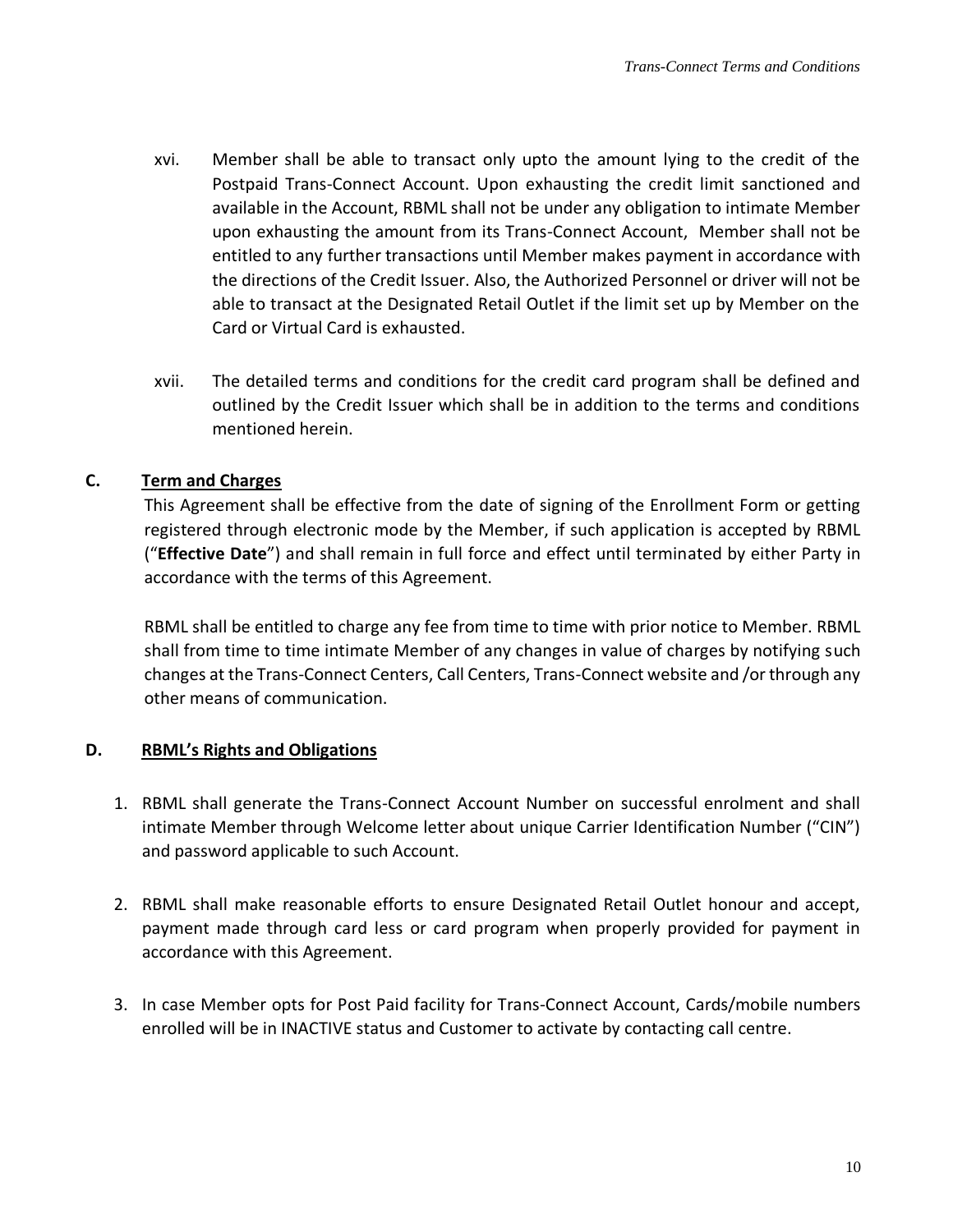- 4. If Designated Retail Outlet is/are unable to accept payment through the Authorised Mobile Number or any valid Trans-Connect Card for any reason whatsoever, RBML shall continue to provide Trans-Connect Services / Products to such Authorised Personnel on payment made by manual processing method, at RBML's sole option.
- 5. RBML shall intimate Members of their entitlement to Trans Points from time to time.
- 6. RBML may use any and all information provided by Applicant during enrolment for marketing and related activities and for purposes set out herein including disclosure of such information to Credit Issuer in case of Post-paid facility. Save as is expressly provided herein, RBML shall maintain confidentiality of all information provided by Applicants in their Trans-Connect Enrollment Form.
- 7. RBML shall be responsible for dealing with queries and disputes raised by the Member related to the Trans-Connect Program, and in case of Trans-Connect Post Paid Program, Credit Issuer shall be responsible for dealing and addressing all queries, disputes raised by the Member relating to the Credit appraisal and credit administration of the Trans-Connect Program.
- 8. RBML reserves the right to assign dues from any Member to its authorised collection agency to collect any amount outstanding from the Member and Member shall indemnify RBML in respect of any and all expenses incurred by RBML in recovering such outstanding.
- 9. Member agrees and authorises RBML not to honour or allow usage of Account by the Member until the unpaid amount is paid by Member to Credit Issuer, or to terminate this Agreement and cancel the membership issued hereunder.

# **E. Member's Obligations:**

- 1. Member shall be responsible for all Transactions of the Member in accordance with the terms and conditions herein and shall at all times act in good faith in all its dealings with RBML under this Trans-Connect Program.
- 2. Members shall not disclose its CIN and password intimated by RBML except required by its Authorised Personnel for any Transaction. Member shall be liable for any loss or liability occasioned due to non-compliance with the above confidentiality obligation. Member shall notify RBML in writing at any Trans-Connect Centre of any change in information provided in the Form including without limitation any change in mailing address and contact details.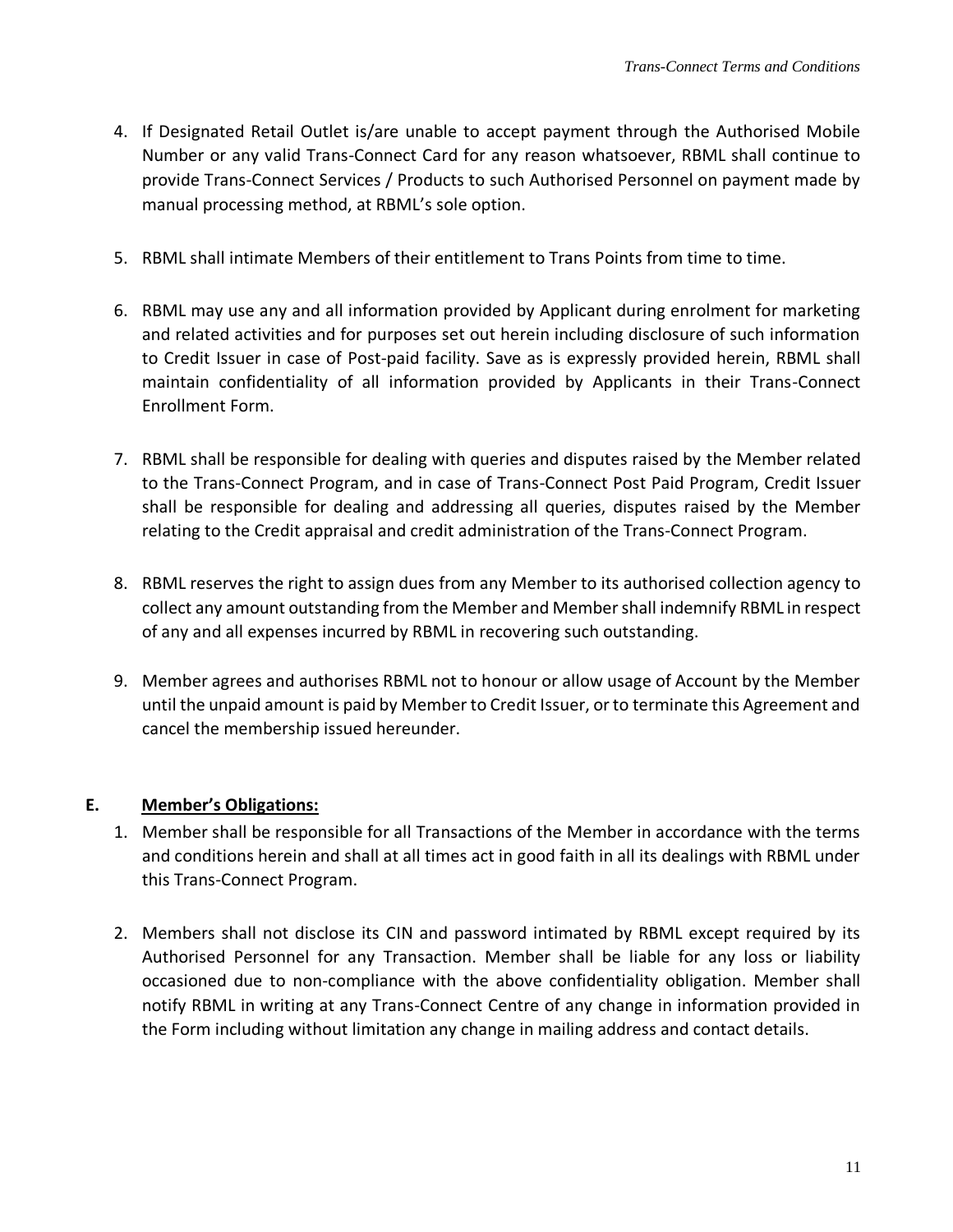- 3. In case of Post-paid Trans-Connect Program, Member authorises RBML to forward his/its application to credit issuer for credit evaluation and credit sanction purpose so as to get enrolled under the post-paid Trans-Connect Program.
- 4. In case of Post-paid Trans-Connect Program, Member acknowledges that it has permitted Credit Issuer to share any specific credit information pertaining to the Member with any bank, financial institution, credit information bureau or any credit card organization, and such other party, which Credit Issuer deems fit in its interest and for which Credit Issuer has obtained authorisation from such Members at the time sanction of credit or thereafter. Credit Issuer shall also be free to share any such information as may be required by any guidelines of the Reserve Bank of India or as per directions of any judicial or statutory authority under any statute. RBML shall not be held responsible for use of such information by Credit Issuer and that Member shall indemnify RBML against all cost, damages, demands, liabilities that RBML may incur during or after termination of this Agreement in this regard due to sharing of such credit information by the Credit Issuer on specific authorisation of the Member.
- 5. Member acknowledges and agrees that any demand by RBML of any amount due from the Member shall not amount to an act of defamation or an act prejudicial to the Member in any manner whatsoever.
- 6. Member shall indemnify RBML in respect of any and all expenses that may be incurred by RBML in enforcing or attempting to enforce these Terms and Conditions including without limitation all legal fees, disbursements and expenses incurred in recovering any amount due and payable from the Member.
- 7. In the event, Member has enrolled himself/itself under the Trans-Connect Card Program, upon sale of vehicle for which the Card is issued, , Member shall inform RBML and return the Card. In case of Member having enrolled under the Trans-Connect Cardless Program, upon change in driver of the vehicle or change/loss/theft of mobile of the driver using the virtual card, Member shall replace or delete the mobile number linked to the vehicle immediately either by contacting at the Call Centre or through Net Manager web application.

# **F. Net Manager Application/Trans Manager App Membership and Enrollment Conditions:**

1. The Member opting for physical card/s under the Trans-Connect Program, upon creating new user id & password for usage of Net Manager Application or Trans Manager Mobile App will be sent login details on registered e-mail address and message on the mobile number of the Member.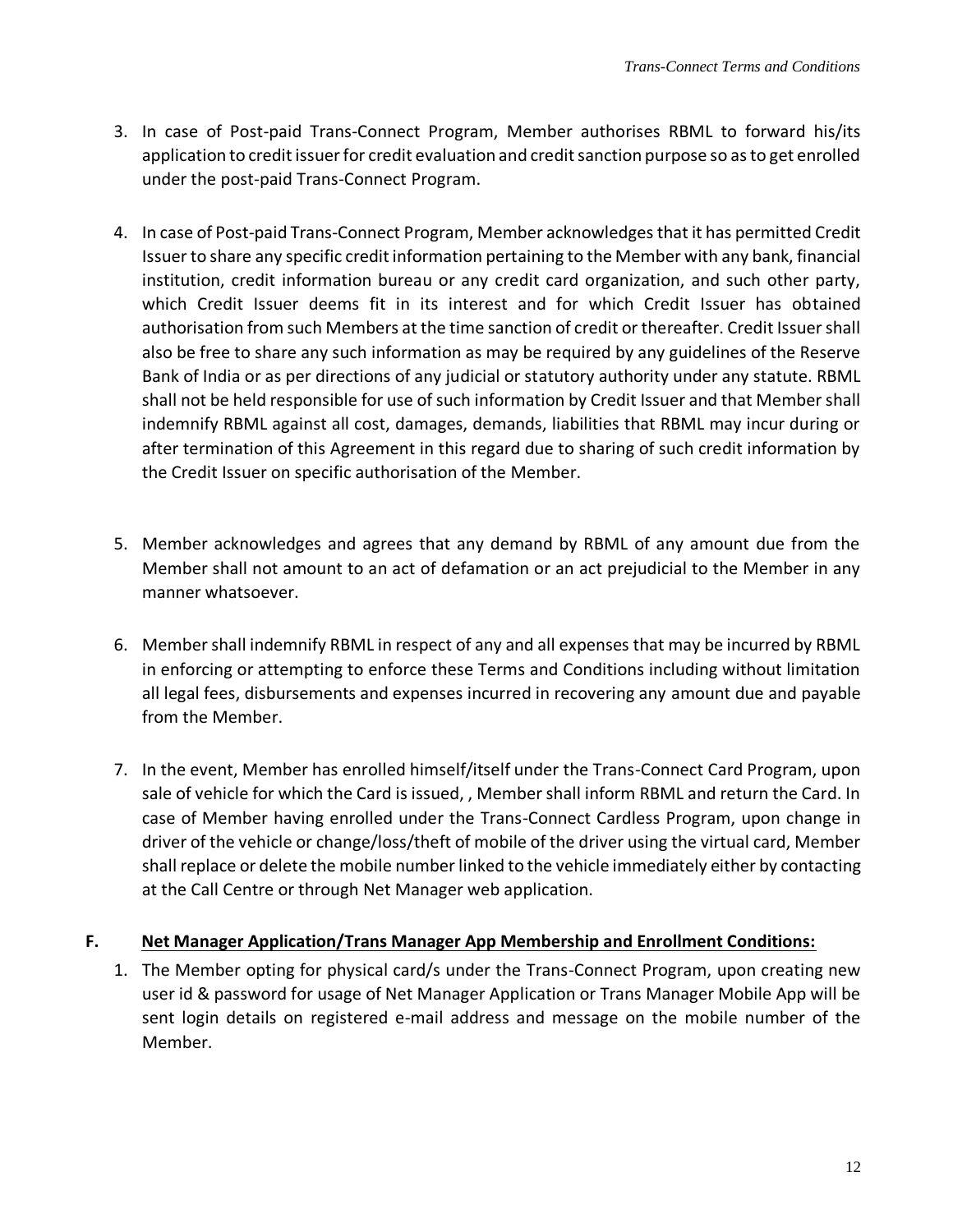- 2. The Member opting for virtual card/s under the Trans-Connect Program shall receive the User Id and password to access the Net Manager Application or Trans Manager Mobile App on registered e-mail address and message on the mobile number of the Member.
- 3. RBML reserves the right to:
	- i. Refuse request of providing access to the Net-Manager application/ Trans Manager Mobile app to any applicant without assigning any reason whatsoever; ii. Withdraw / or discontinue any or all services provided in Net-Manager web application / Trans Manager mobile app without assigning any reason whatsoever and without any prior notice.
- 4. RBML shall not be under any obligation to provide any reasons whatsoever for rejection and member agrees and acknowledges that member shall not be entitled to make any claim for compensation and / or to dispute, object to or challenge such rejection.

#### **G. Use of Net Manager Application/ Trans Manager Mobile App:**

- 1. While accessing the Net Manager Application or Trans Manager Mobile App, Member shall not attempt to circumvent or defeat security policies or restrictions, including password composition restrictions, regardless of intent.
- 2. Access to Net-Manager/ Trans Manager is provided for legitimate business use. Any one accessing Net-Manager application/ Trans Manager Mobile app is advised that in the course of their duties, RBML staff might be required to view, change, update or delete data content. RBML reserves the right to review the contents of any archives, data or code resident on RBML systems and to monitor user access and use of any application.
- 3. RBML reserves the right to terminate Member's access privileges at any time, for any reason whatsoever without notice to the user. Without limiting the generality of the foregoing, inappropriate use could result in immediate loss of access privileges without notice to the Member, and if warranted, legal action.
- 4. No Member shall make unauthorized attempts to access systems to which access had not been granted.
- 5. Transmission of any material deemed sensitive, restricted, confidential, proprietary or which constitutes trade secrets to unauthorized persons or organizations is strictly prohibited and may entail legal action.
- 6. No Member will duplicate any material deemed sensitive, restricted, confidential, and proprietary or which constitutes trade secrets, unless otherwise agreed to by RBML.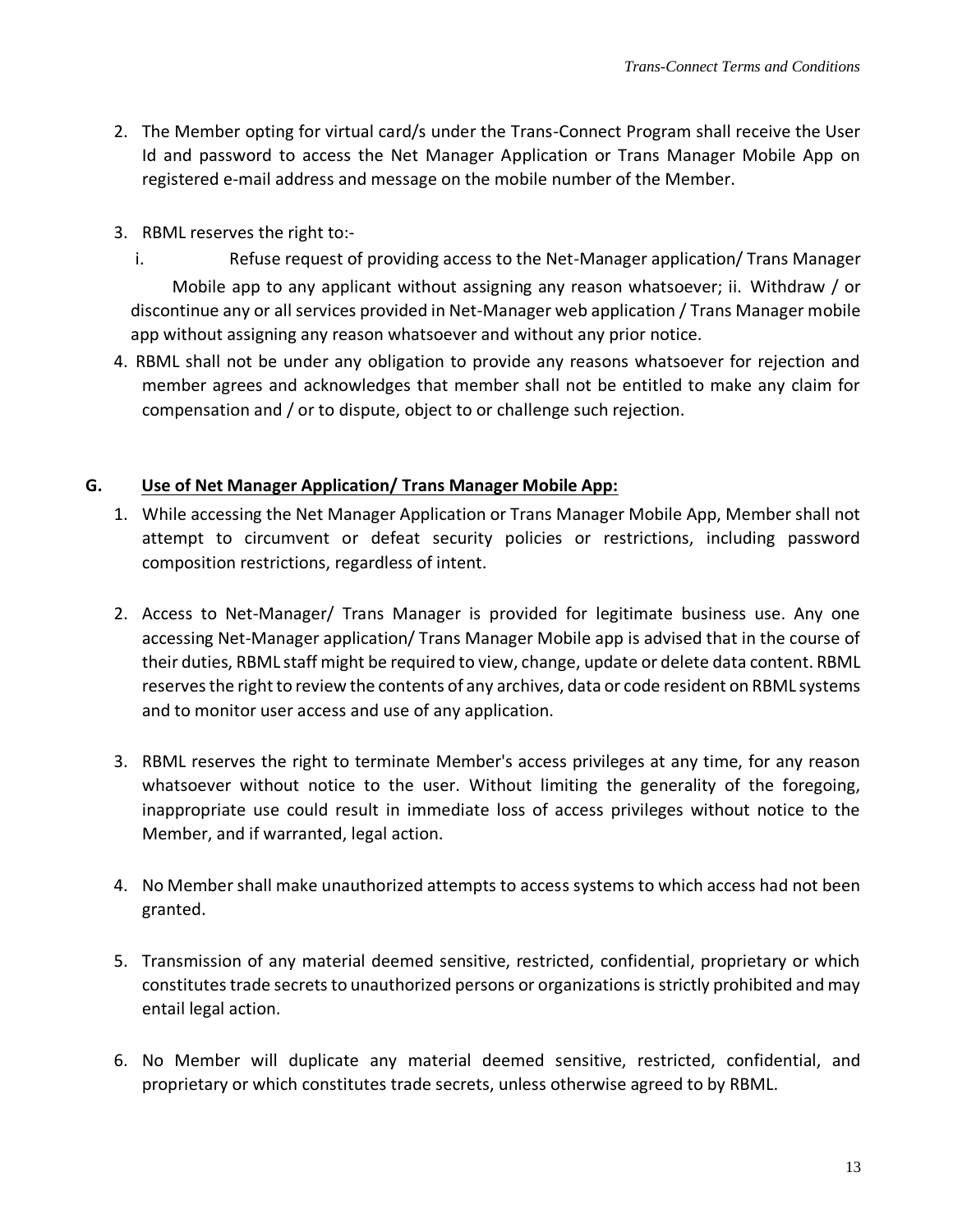- 7. The Member will not engage in any activity, which compromises the privacy of users and their personal data or information.
- 8. The Member will not engage in any activity, which damages the integrity of a computer system or its stored data or programs.
- 9. The Member will not engage in any activity, which disrupts the intended use of system or network resources.
- 10. The Member will not tamper with, modify or otherwise alter the system in any manner not approved by RBML.
- 11. The Member will notify RBML if he/she detects any virus, defect or other problem with the system.
- 12. The Member represents and warrants to RBML that it has the authority of the legal entity of which it is an employee, officer, director, agent or representative, to be granted access to and use the application and has the authority to bind the legal entity by any activities or actions taken by the user in its use of the application.
- 13. Neither RBML nor its subsidiaries or affiliates, (including, without limitation, RBML Products) shall be liable or responsible for any impact to a user's or any third party's business due to the unavailability of the application.
- 14. Neither RBML nor its Affiliates shall be liable or responsible to any user for claims or damages of any kind, including without limitation any direct, indirect, incidental, consequential or punitive damages arising out of access to, or use of, any application or RBML upon, or use of, information provided by RBML or its Affiliates on or through the application.
- 15. Terms and conditions of Net-Manager application/ Trans Manager App shall be governed by laws of India and competent courts in Mumbai shall have exclusive jurisdiction over any and all disputes arising under or in connection with this Agreement.
- 16. Nothing in these terms and conditions shall in itself constitute RBML and the user as being partners, joint ventures, or in an employment relationship with each other, or give one the authority to bind the other to an obligation to a third party.
- 17. Neither RBML nor its Affiliates assumes any responsibility or liability for damages to or viruses that may infect computer equipment or other property on account of a user's access to, use of, or downloading of information from Net-Manager's application.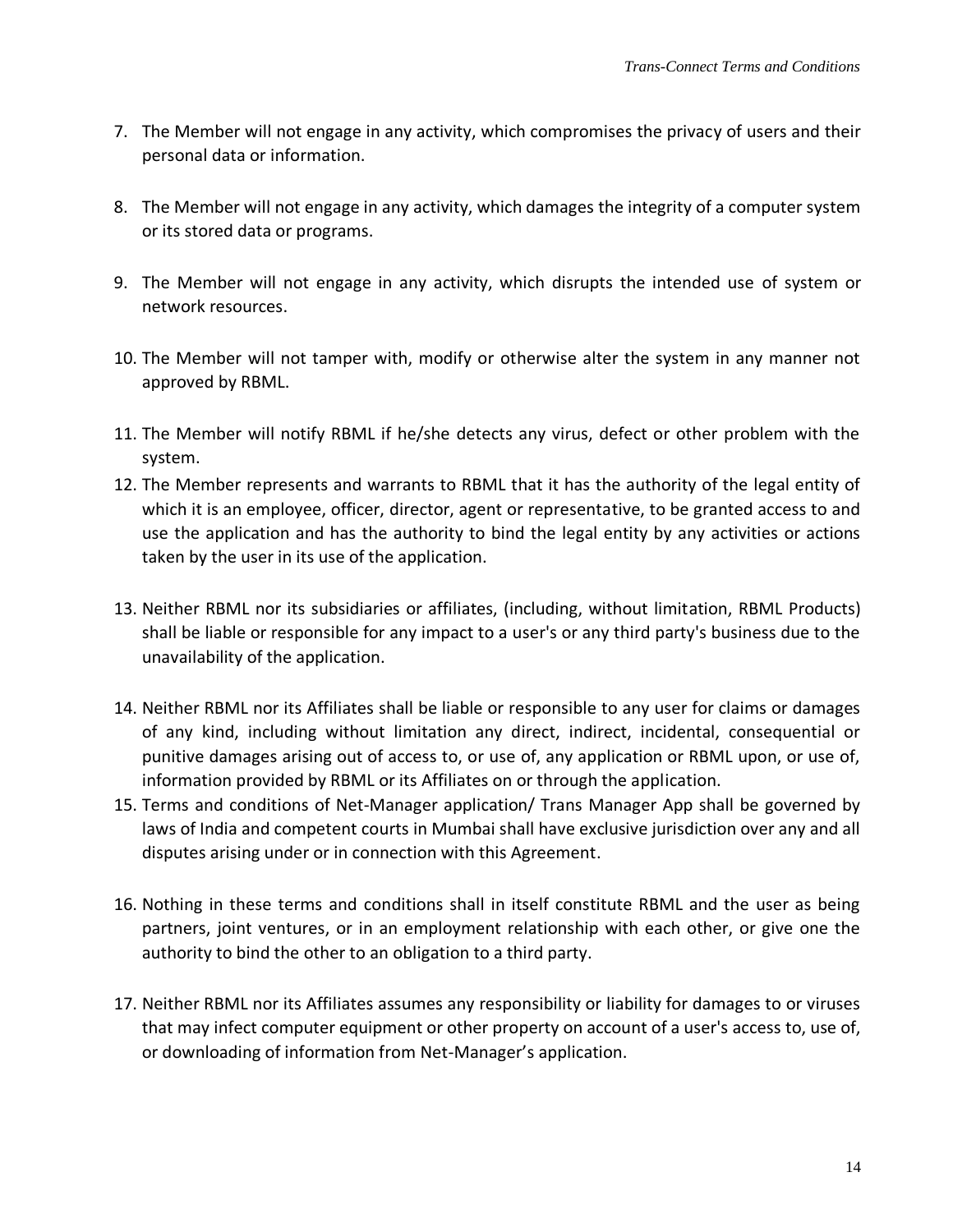18. These terms and conditions may be amended by RBML from time to time without further notice to the user. The most recent terms and conditions in effect at any time will be posted on the website. Logging into and using the application following the posting of changes to the terms and conditions constitutes acceptance of such changes.

# **H. Loadings & Payments:** 1. Under this Agreement:

- **i.** For Member registered under Trans-Connect Pre-Paid Account, Member shall be able to load his Trans-Connect Account either through cash, or by cheque (demand draft of select Banks) or by electronic fund transfer through Net Manager Application or Trans Manager App.
- **ii.** Cash loading into the Trans-Connect Account shall be made at the Trans-Connect Centre, Designated Retail Outlet or any other place as may be intimated by RBML from time to time;
- **iii.** All loading made by the Members in cash shall be credited into the Member's Trans-Connect Account immediately and in any event no later than twenty four (24) hours after such payment; **iv.** The Member shall ensure that the amount tendered in cash at the Trans-Connect Centre or at Designated Retail Outlet or paid through net banking, is correctly loaded into his Account.
- **v.** If case of payment by cheque, the equivalent electronic value will be credited to Member's Trans-Connect Account within four (4) days from the realization of cheque by RBML. RBML may, at its sole discretion, give credit for the cheque amount prior to electronic value credit date.
- **vi.** In case any such cheque is dishonored by bank and intimated to RBML before loading electronic value into Member's account, Member shall be liable to pay Cheque return charges as notified / intimated by RBML from time to time.
- **vii.** In case any such cheque is dishonored by bank and intimated to RBML after loading of electronic value into Member's Trans-Connect Account. In such event member should pay cheque amount along with cheque return charges as notified / intimated by RBML from time to time. RBML may, at its sole discretion, initiate any legal action for cheque dishonor under the provisions of Negotiable Instruments Act.
- **viii.** RBML shall be entitled to deduct any money due from a Member having pre-paid facility from the Member's Trans-Connect account. Member hereby authorises RBML to make any such deduction without notice, prior or otherwise, to such Member.
- 2. Loading Trans-Connect Account through Internet Banking or Mobile Wallet:
- 1. Member can load his Trans-Connect Account i.e., Carrier ID through electronic fund transfer either by of internet banking, mobile wallet or through payment gateway.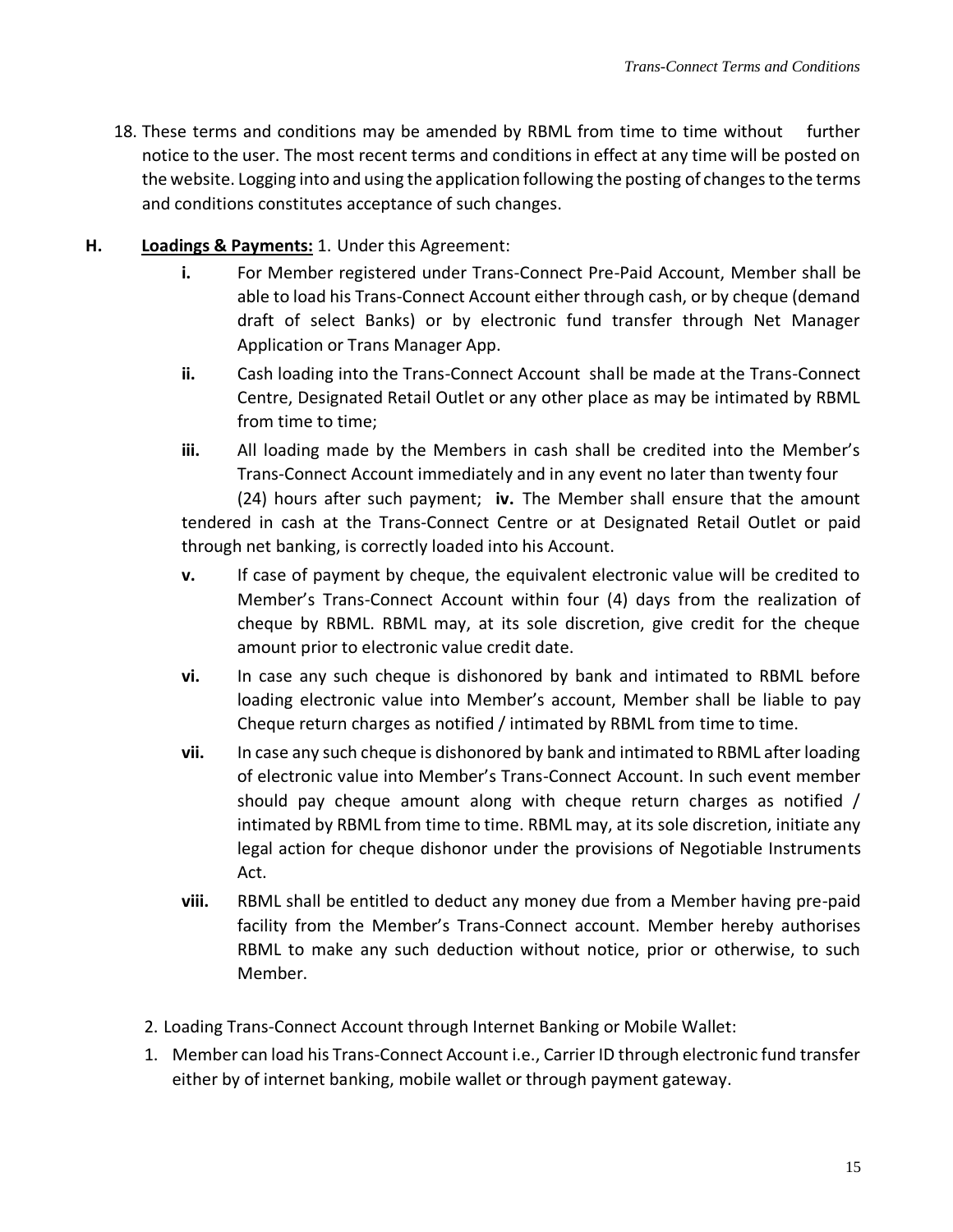- 2. Member can access this Payment gateway from Net Manager application or through Trans Manager Mobile app.
- 3. Payment(s) through this Service may be made with a Credit Card, Debit card, (specifically operating on VISA, Master Card, Maestro or all cards) Internet Banking , approved mobile wallet.
- 4. Before using this service, it is recommended that the Member shall make necessary enquiry about the charges or fees payable against the Credit/Debit card used from Credit Card or the Debit Card service provider i.e. the respective Bank or mobile wallet company.
- 5. The credit card information supplied at the time of using the service is processed by the payment gateway of the service provider and is not supplied to RBML. It is the sole responsibility of the User of the service to ensure that the information entered in the relevant fields are correct. It is recommended that you take and retain a copy of the transaction for record keeping purposes, which might assist in resolution of any disputes that may arise out or usage of the service.
- 6. The Member agrees, understands and confirms that his/ her personal data including without limitation details relating to debit card/ credit card/net banking/Jio Wallet/Amex transmitted over the Internet may be susceptible to misuse, hacking, theft and/ or fraud and that RBML or the payment service provider(s) have no control over such matters.
- 7. The service is provided using a payment gateway service provider through a secure website. However, neither the payment gateway service provider nor the RBML gives any assurance, that the information so provided online by a user is secured or may be read or intercepted by a third party. RBML does not accept or assume any liability in the event of such unauthorized interception, hacking or other unauthorized access to information provided by a user of the service.
- 8. RBML and/or the payment service provider/s shall not be liable for any inaccuracy, error or delay in, or omission of (a) any data, information or message, or (b) the transmission or delivery of any such data, information or message; or (c) any loss or damage arising from or occasioned by any such inaccuracy, error, delay or omission, non-performance or interruption in any such data, information or message. Under no circumstances shall RBML and/or the payment service providers, its employees, directors, and its third party agents involved in processing, delivering or managing the Services, be liable for any direct, indirect, incidental, special or consequential damages, or any damages whatsoever, including punitive or exemplary arising out of or in any way connected with the provision of or any inadequacy or deficiency in the provision of the services or resulting from unauthorized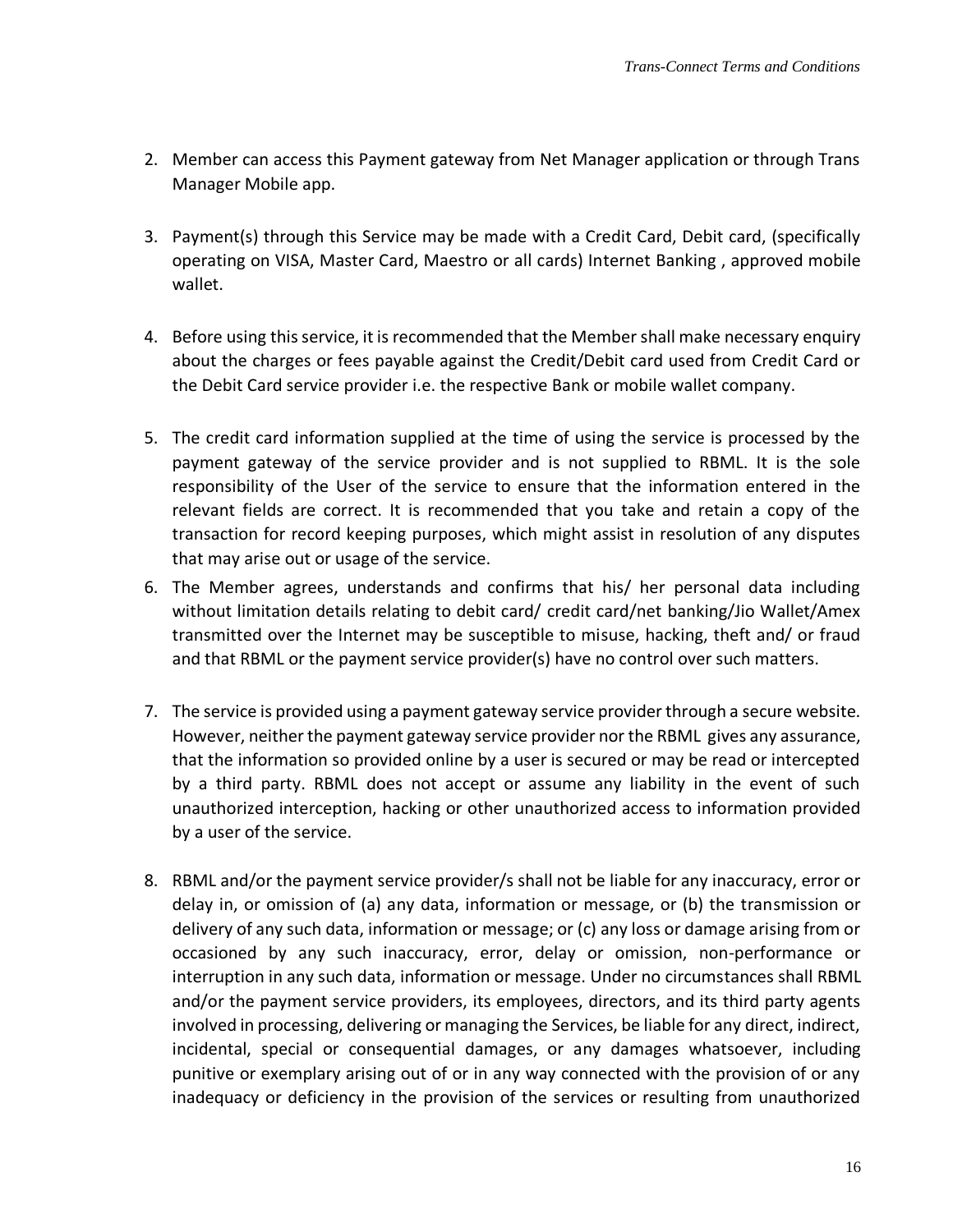access or alteration of transmissions of data or arising from suspension or termination of the service.

- 9. The Member agrees that RBML or any of its employees will not be held liable to the Member for any loss or damages arising from your use of, or RBML upon the information contained on the Website, or any failure to comply with these Terms and Conditions where such failure is due to circumstance beyond RBML reasonable control.
- 10. The RBML reserves the right to vary these Terms and Conditions from time to time and the current version will be published on the website.
- 11. We reserve the right to decline the acceptance of an online payment if your account is in default for any reason. We reserves the right to withdraw the service at any time at its discretion. We retain the right to change the terms and conditions without any prior notice.

# **I. Quality of Goods and Services**

- 1. RBML shall not be responsible in any way for products, goods or services purchased / availed by Member from Designated Retail Outlet including without limitation on account of delay in delivery, non-delivery, non-receipt of goods or receipt of defective goods. Trans-Connect Program is a facility to Members to purchase Products or avail of Trans-Connect services and RBML holds no warranty or makes no representation under this Agreement about quality, quantity, delivery or otherwise howsoever regarding the goods or services.
- 2. Save as is expressly provided herein, RBML shall be under no liability whatsoever to the Member in respect of any loss or damage arising directly or indirectly out of: (i) any defect in any Products or Trans-Connect Services availed of under the TransConnect Program; (ii) malfunctioning of any equipment / payment terminal; and (iii) termination of any Trans-Connect Account or membership by RBML on any account whatsoever.
- 3. It is clarified in respect of any purchase transaction that the Member or its Authorised Personnel may enter into with any of the Designated Retail Outlet using the Authorised Mobile Number, the Member shall be a consumer of such Designated Retail Outlet. Any dispute that may arise between the Member and Designated Retail Outlet as such consumer, shall be settled by the Member with such Designated Retail Outlet.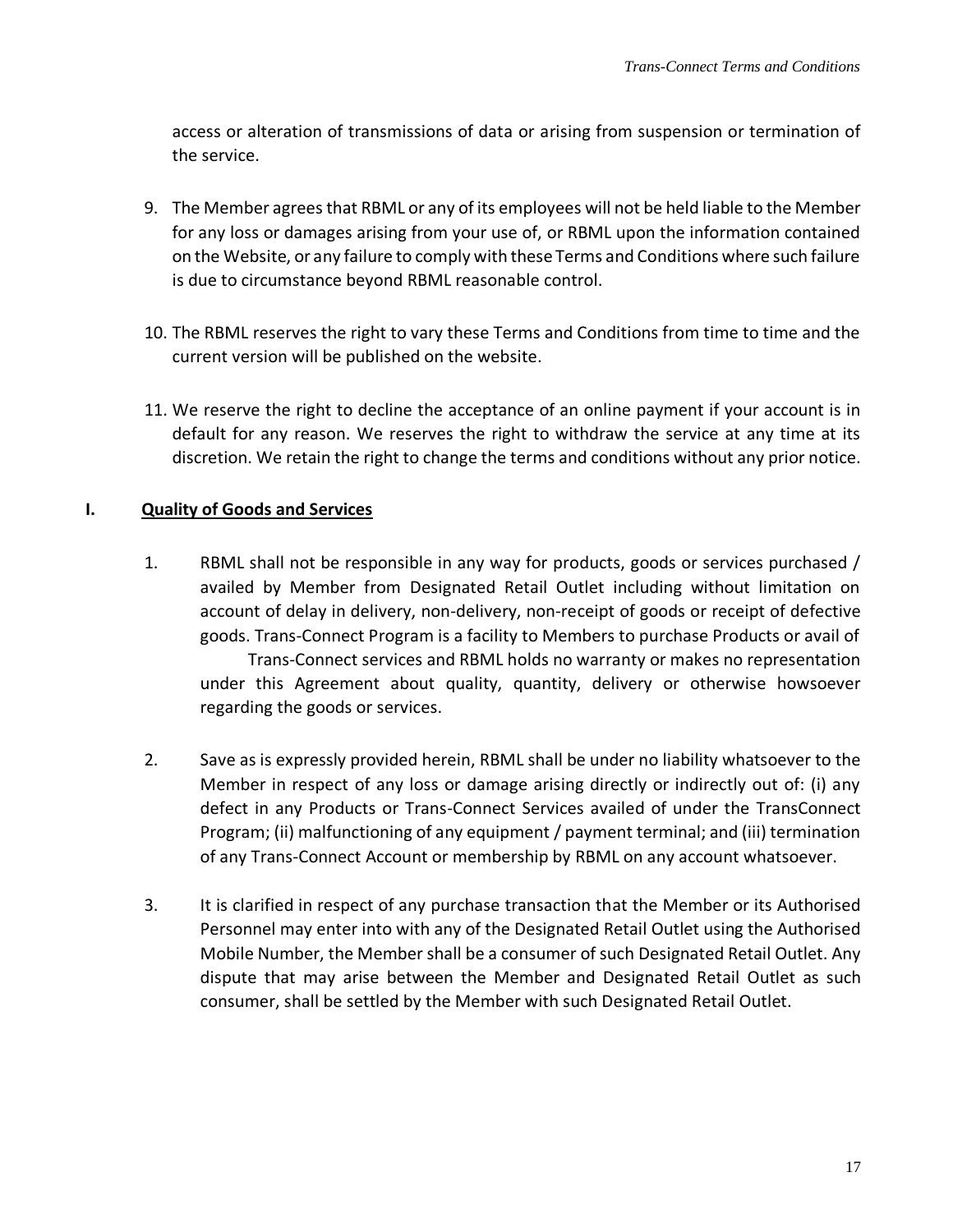### **J. Trans Points**

- 1. Member shall be entitled to Trans Points on purchase of Products from Designated Retail Outlet or on availing Trans-Connect Services as set out in the Program Leaflet, as may be amended from time to time:
- 2. Trans Points shall be valid for a period of 2 (two) years from the date of accrual of such Trans Points unless this Agreement is terminated prior thereto. Such Trans-Connect Points shall accrue every month or quarter as per the prevailing scheme of TransConnect Program, if any
- 3. Trans-Connect Points are non-transferable and non-assignable benefits having no monetary value and cannot be bartered or sold by Members for cash at any point of time and RBML may cancel any Trans-Connect Point(s) which in the opinion of RBML has been sold or transferred.
- 4. In case a Member is of the opinion that such Member has not received Trans Points for any Transaction, such Member may, within three (3) months of the Transaction **(**Note: If the Trans Points is to be accrues every quarter, Member shall request RBML within three (3) months from its due date of accrual), submit a written request for award of such Trans Points to the Trans-Connect Centre or Designated Retail Outlet along with the original invoice of the Transaction. In the event the Member is unable to produce the original invoices RBML shall not be under any obligation to award any Trans Points.
- 5. Redemption of Trans Points:
	- i. As per the written request of Member, Member would be enrolled in to ARS (Automatic Redemption Scheme) and Trans Points credit will be given or credited to the Member's Trans-Connect Account as per the reward program.
	- ii. Computation of Trans Points are done on monthly basis and RBML on its sole discretion decide the period of Trans points computation from time to time.
	- iii. In case of termination of Trans-Connect Program by RBML, RBML shall intimate Members of the time period after termination of the Trans-Connect Program for which Trans Points shall remain valid. Trans Points shall cease to be valid immediately on completion of the said time period.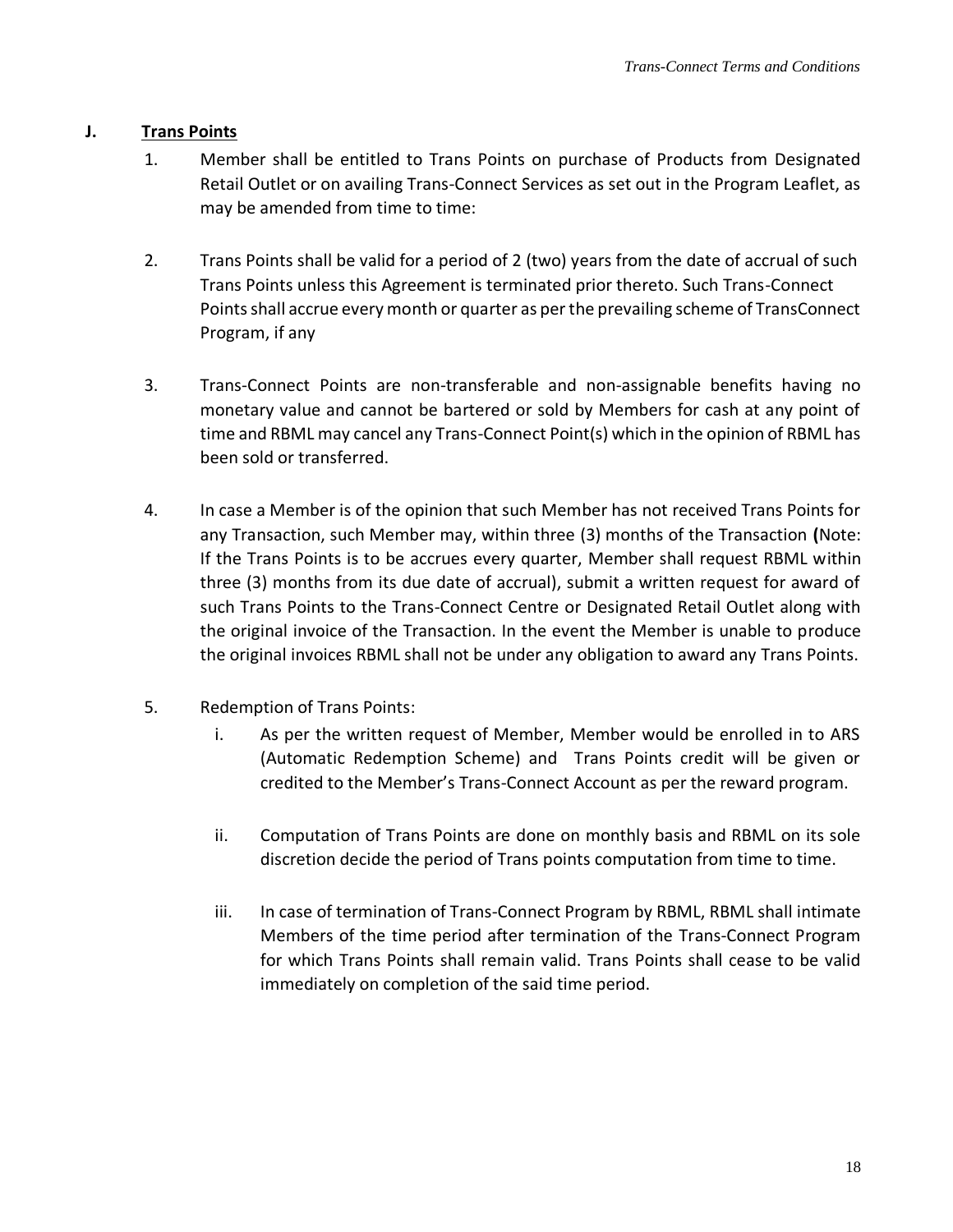## **K. Termination**

- 1. RBML may, in its sole discretion, at any time and without assigning any reason whatsoever discontinue the Trans-Connect Program and terminate the Membership. Members shall be notified and provided with reasonable time for redeeming Trans Points.
- 2. RBML may, in its sole discretion, suspend or cancel the Membership or refuse to renew any Membership. The termination of a Membership shall automatically terminate all benefits and privileges attached to the Trans-Connect Account, as contemplated under the Terms and Conditions of the Trans-Connect Program. Upon such suspension, cancellation or refusal to renew membership, RBML shall intimate the member in writing in that regard.
- 3. RBML reserves the right to terminate the Membership to the Trans-Connect Program of any Member who:
	- i. in the opinion of RBML, appears to be using the said Program in a manner inconsistent with terms and conditions hereof or intent of the Program, including without limitation reward redemption.
	- ii. in the opinion of RBML is acting in a manner inconsistent with any applicable local or state laws, notifications, guidelines, rules and regulations;
	- iii. has not made payment of dues in accordance with this Agreement or has delayed payment.
- 4. Member shall be entitled to discontinue/terminate membership in the Trans-Connect Program by providing RBML one (1) months prior written notice.
- 5. On discontinuation of membership under the terms herein, Member shall be responsible for invalidating the Trans-Connect Account in accordance with directions / instructions issued by RBML in this regard. In the event charges are incurred on the Trans-Connect Account after any such instructions have been issued by RBML, Member shall be solely liable for any and all such charges incurred on the Account.
- 6. Termination of Membership of the Trans-Connect Program shall result in loss of all accumulated Trans-Connect Points unless redeemed within the specified time.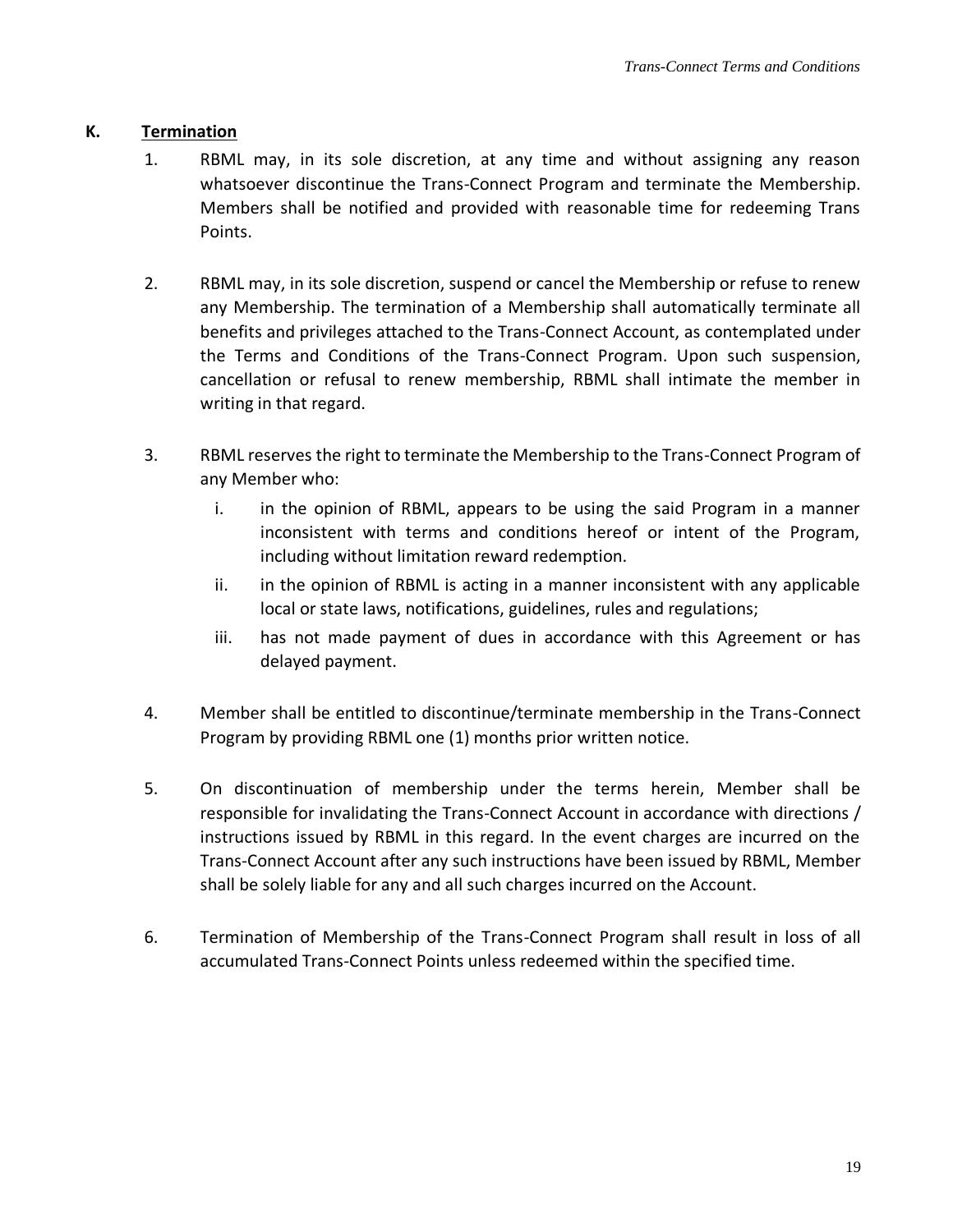#### **L. Miscellaneous**

- 1. Notices
	- i. . All communication shall be mailed to the registered address specified in the Trans-Connect program unless any change in address has been notified by Member.
	- ii. All communication shall be deemed received by the Member on dispatch and RBML shall not be responsible for any communication not received or lost in the mail or courier
- II. All Communication from Member to RBML shall be mailed at Address: Reliance Corporate Park, Trans-Connect 7D second floor, Thane-belapur road, Ghansoli, Navi Mumbai 400701.
	- 2. Member shall ensure that the information provided by him while loading his TransConnect Account is true and correct and RBML shall not be responsible for the amount credited to a wrong account. However in the event the Member's account is wrongly credited, RBML reserves the right to transfer any credit balance / payment in one such Member Account to another Member Account with / without the consent of the Member.
	- 3. The entire outstanding of any Member under the Trans-Connect Program shall become payable in full by the Member, his successors or assignees, in the event of termination of this Agreement or death or insolvency or winding up of the Member.
	- 4. All payments due to RBML / Credit Issuer under this Agreement shall be payable without any deductions whatsoever by way of set off or counter claim or otherwise of any amount due or alleged to be due or outstanding from RBML or any other person.
	- 5. RBML reserves the right to add, modify, delete or otherwise change any terms and conditions of this Trans-Connect Program and such modifications shall be effective from the date indicated by RBML at the time of modification and in the absence of any such indication from the date of modification. Members agree that such modifications may affect the value of Trans Points and Trans-Connect Rewards earned by the Members prior to the effective date of modification. [For example, increase or decrease of Trans Points required for a Trans-Connect Reward]
	- 6. None of RBML's rights shall be deemed to have been waived by any act or conduct of RBML, or by any neglect or delay in exercising such rights, and every time shall continue in full force and effect until specifically waived by RBML in writing.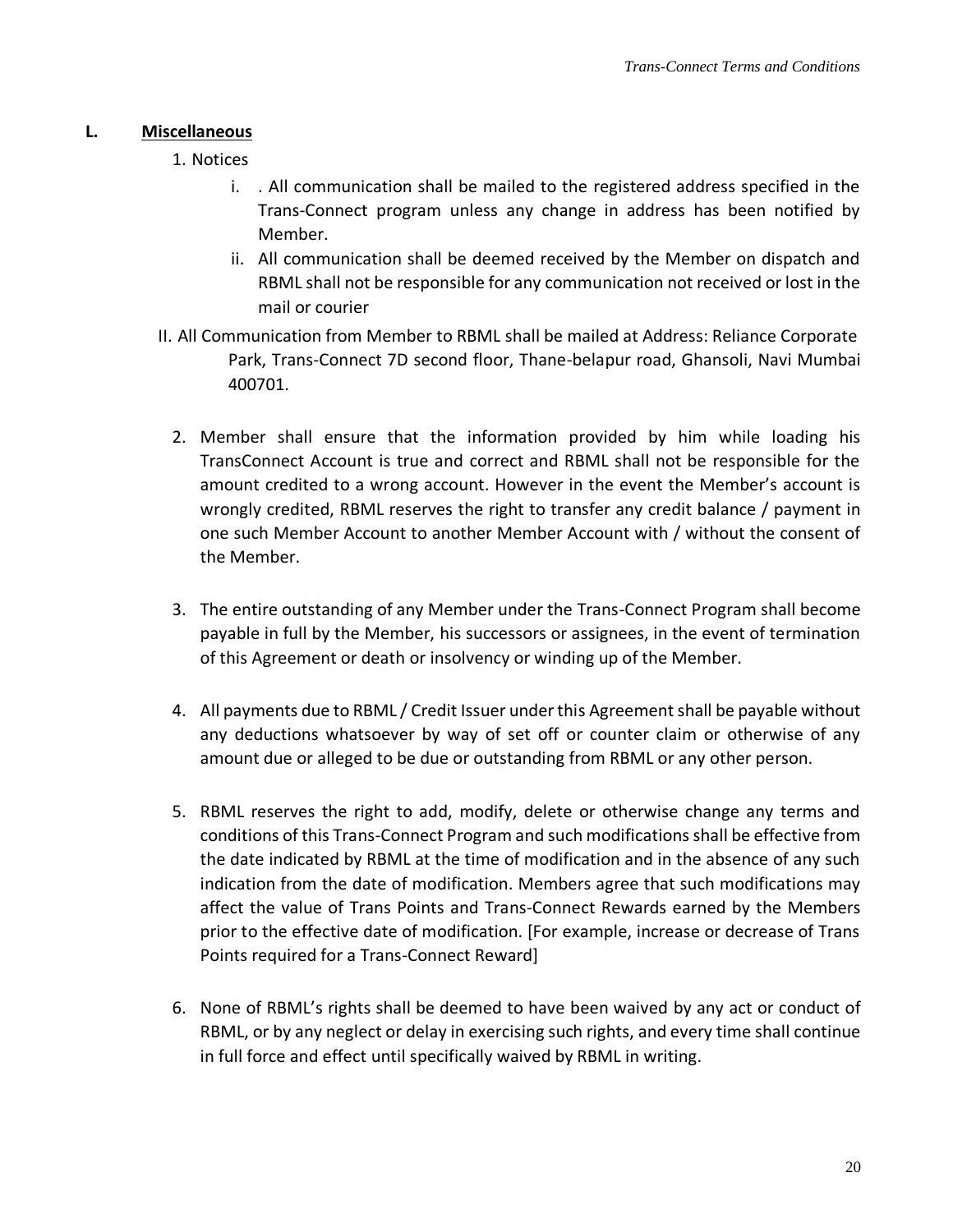- 7. Any queries related to Transactions on shall be raised within Thirty (30) days of such Transaction.
- 8. RBML reserves the right to assign or securitise the receivables and or the TransConnect business, in whole or in part, in any manner whatsoever without obtaining consent, prior or otherwise, of the Member.
- 9. Nothing in the Trans-Connect Program is intended to or shall be deemed to create or establish any agency, partnership or joint venture relationship between RBML and Members.
- 10. Members shall be responsible for keeping themselves informed of any changes / modifications in the terms and conditions and of the offers offered by RBML and its Service Partners under this Agreement notices of which shall be prominently displayed at the Trans-Connect Centres. RBML may, at its sole discretion, intimate Members on offers and / or modifications under the Trans-Connect Program. RBML, its subsidiaries, Affiliates or Service Partners shall not be responsible for failure to intimate Members.
- 11. Member authorises RBML to make use of information provided in the Trans-Connect Enrollment Form (or change made thereafter) to inform him of various promotions RBML may run from time to time.
- 12. The Member undertakes that he shall not dispute the correctness of the transaction slip generated from the card reader terminals installed at the Designated Retail Outlet.
- 13. Terms and conditions of Trans-Connect Program shall be governed by laws of India and competent courts in Mumbai shall have exclusive jurisdiction over any and all disputes arising under or in connection with this Agreement.
- 14. Together with the submission of your personal data/information to us, you expressly consent and permit RBML.RBML to share and disclose such data including your PAN Card details/ Aadhar Card details with any Regulatory Authority/ies and/or with any of our Channel Partners for any statutory compliance by us or the said Channel Partner/s and also for any other purpose that RBML may deem necessary and appropriate in accordance with the Privacy Policy.
- 15. The Privacy Policy of this terms and conditions shall be governed as provided in [http://transconnect.co.in](http://transconnect.co.in/) [an](http://transconnect.co.in/)d same shall be applicable to the RBML and Member.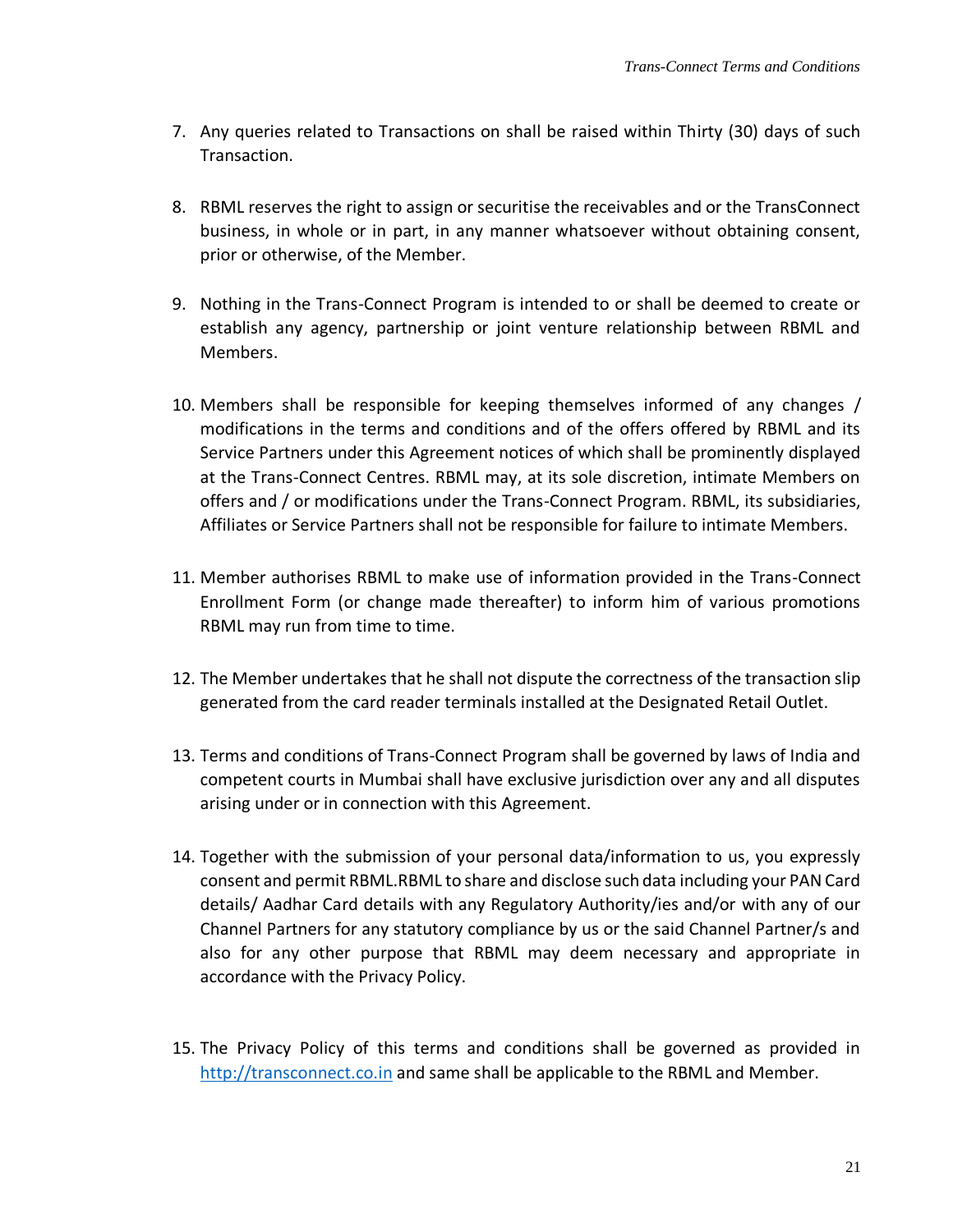**Terms and Conditions – Trans-Connect Program - Special Additional Loyalty (SAL) scheme** 

Special Additional Loyalty (SAL)("Scheme") is applicable for bonafide ''New Customers" (New Customers defined in the table as under) of "Trans-Connect Program" for fuelling High Speed Diesel (HSD). **SAL is over and above RBML's Trans-Connect Program"- Standard loyalty benefits.** 

| <b>SL. No</b>  | Head                      | <b>Comments</b>                                                                                                                                                                                                                                                                                                                                                                                                                                                                      |  |
|----------------|---------------------------|--------------------------------------------------------------------------------------------------------------------------------------------------------------------------------------------------------------------------------------------------------------------------------------------------------------------------------------------------------------------------------------------------------------------------------------------------------------------------------------|--|
| $\mathbf{1}$   | <b>Scheme Period</b>      | 6 months Q3+Q4 FY 21-22 { 6AM 1 <sup>st</sup> Oct 2021 to 6AM 1 <sup>st</sup><br><b>April 2022}</b>                                                                                                                                                                                                                                                                                                                                                                                  |  |
| $\overline{2}$ | Applicability/Eligibility | Applicable for purchase of >= 5KLPM of HSD<br>Applicable for 'New Customers' defined as under<br>+ Customer/s enrolled into the "Trans-Connect" Program"<br>during the Scheme Period.<br>+ "Inactive Customer" of "Trans-Connect Program"-                                                                                                                                                                                                                                           |  |
|                |                           | Existing Customers of Trans-Connect who have not<br>transacted during the period July'21 to Sept'21 (6AM 1st<br>July 2021 to 6AM 1st Oct 2022)                                                                                                                                                                                                                                                                                                                                       |  |
| 3              | <b>Exclusions</b>         | ← SAL scheme not applicable to Trans-Connect 'Standard<br>category' Customers who have entered into a specific<br>Agreement with RBML.<br>← SAL not applicable on HSDPC Transactions (HSD Packed<br>Container), HSDMDU Transactions (HSD Mobile Dispenser<br>Unit)                                                                                                                                                                                                                   |  |
|                |                           | SAL payout/ credit will not be offered to an Eligible<br>Customer on transaction/s of less than 30 ltrs. of HSD.<br>Illustration: A customer has purchased 5 KL HSD in Jan'22<br>(06:00 AM 1 <sup>st</sup> Jan'22 to 06:00 AM1st Feb'22), during the<br>purchase of said 5 KL of HSD there was a single<br>transaction of 29 ltr. of HSD, in such a case the customer,<br>if eligible, qualifies for SAL (>=5 KLPM), the applicable SAL<br>benefit shall becredited on 4.971 KL only |  |

## **1. Applicability, definition and eligibility criteria is as under**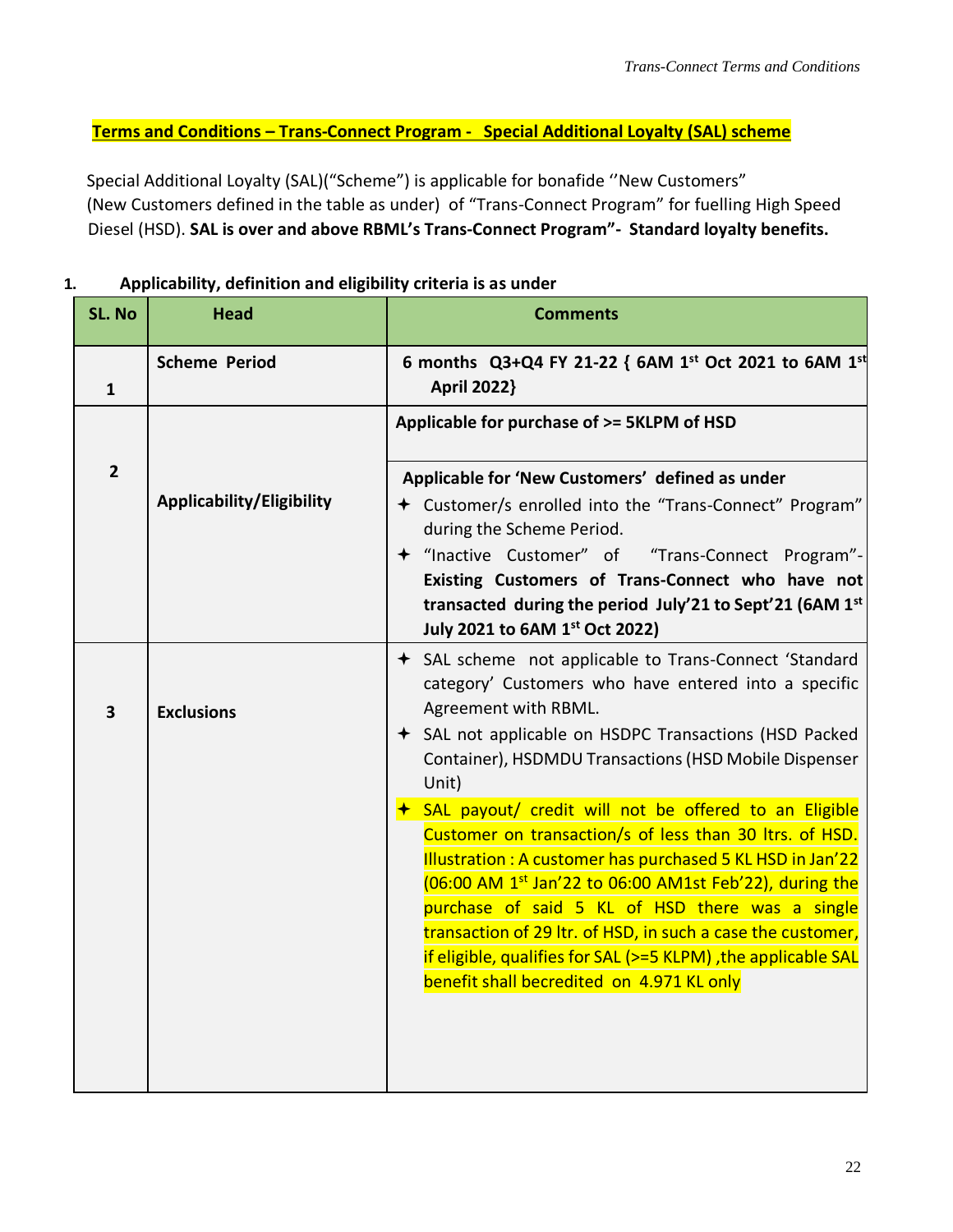| Shall be computed on monthly basis<br>SAL benefits pay-out<br>For eligible and qualified customers, SAL shall be<br>credited to Customer's Carrier A/c during the month<br>following the month in which such SAL is accrued and<br>shall be available for redemption |
|----------------------------------------------------------------------------------------------------------------------------------------------------------------------------------------------------------------------------------------------------------------------|
|----------------------------------------------------------------------------------------------------------------------------------------------------------------------------------------------------------------------------------------------------------------------|

# **2. Special Additional Loyalty as under**

| Sr. No.        | Category  | <b>Volume Loyalty Slabs - KLPM</b> | <b>Total Loyalty Benefits (including</b><br>Standard Loyalty benefits and<br><b>Special Additional Loyalty)</b><br>Paisa/Ltr. |
|----------------|-----------|------------------------------------|-------------------------------------------------------------------------------------------------------------------------------|
| $\mathbf{1}$   | Standard  | < 0.5                              |                                                                                                                               |
|                |           | 0.5 to 4.99                        | SAL not applicable (Standard loyalty<br>applicable)                                                                           |
| $\overline{2}$ | Classic   | 5 to 24.99                         |                                                                                                                               |
| 3              | Advantage | 25 to 74.99                        |                                                                                                                               |
|                |           | 75 to 149.99                       | *Upto Rs 1.41/Ltr                                                                                                             |
|                |           | 150 to 499.99                      |                                                                                                                               |
|                |           | 500 to 1499.99                     |                                                                                                                               |
| $\overline{4}$ | Premium   | 1500 to 2499.99                    | *Upto Rs. 1.61/Ltr                                                                                                            |
|                |           | 2500<br>$+$                        |                                                                                                                               |

# **\* For further details call 1800223023/18008919023**

#### **3. Other Terms and Conditions:**

- a. Fuel purchases made before or after the Scheme Period shall not be eligible for SAL benefits .
- b. All taxes, duties, levies or other statutory dues and charges payable in connection with the benefits accruing under the Scheme shall be borne solely by the Customer.
- c. Customers participating in the Scheme shall be deemed to have read, understood and accepted these terms and conditions.